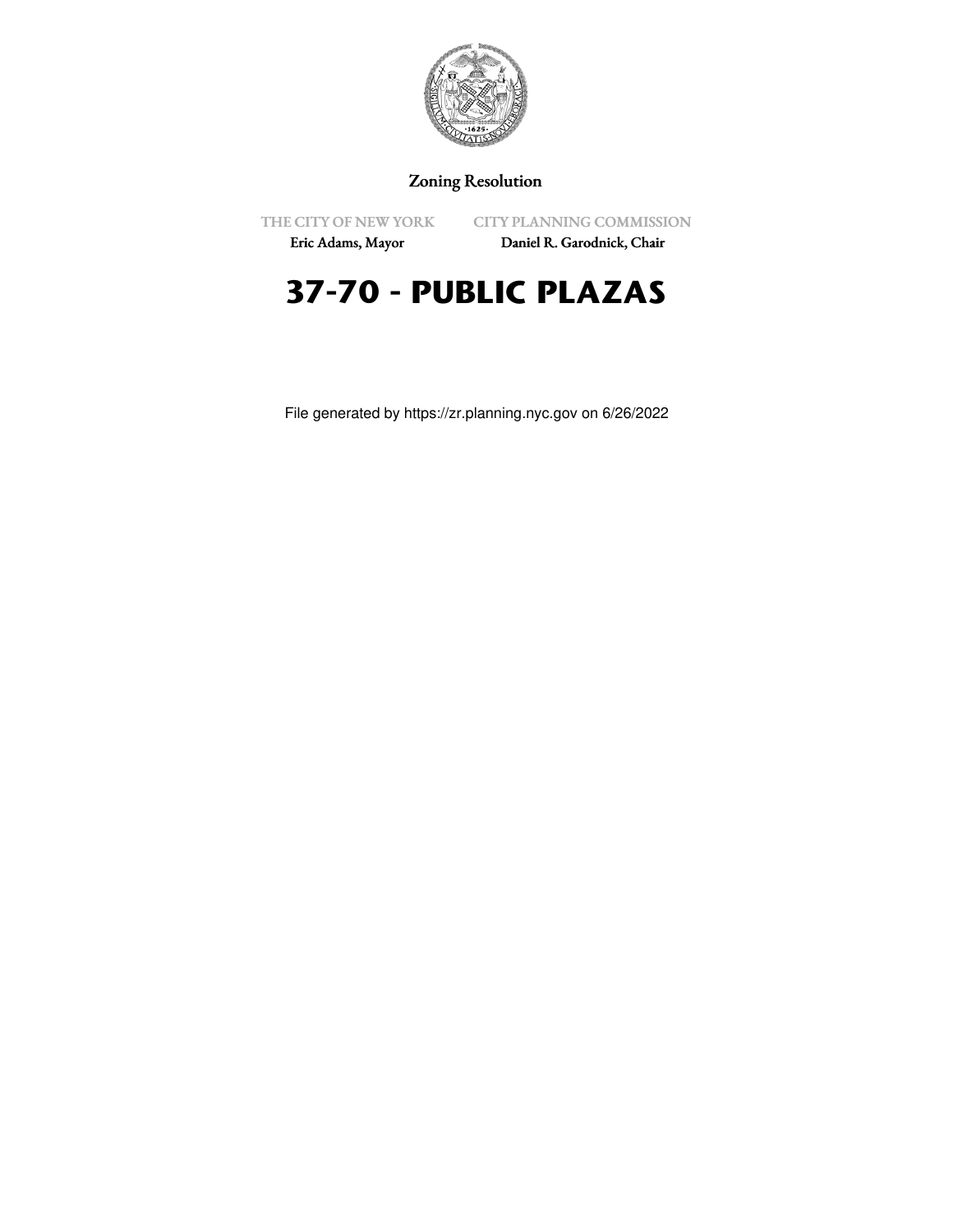### **37-70 - PUBLIC PLAZAS**

LAST AMENDED 10/17/2007

#Public plazas# are open areas on a #zoning lot# intended for public use and enjoyment. The standards contained within Sections 37-70 through 37-78, inclusive, are intended to serve the following specific purposes:

- (a) to serve a variety of users of the #public plaza# area;
- (b) to provide spaces for solitary users while at the same time providing opportunities for social interaction for small groups; and
- (c) to provide safe spaces, with maximum visibility from the #street# and adjacent #buildings# and with multiple avenues for ingress and egress.

All #public plazas# shall comply with the provisions of Section 37-70 through 37-78, inclusive. These provisions may be modified pursuant to Section 74-91 (Modification of Public Plazas).

#### **37-71 - Basic Design Criteria**

LAST AMENDED 10/17/2007

#### **37-711 - Definitions**

LAST AMENDED 10/17/2007

Corner public plaza

A "corner public plaza" is a #public plaza# that is located on an intersection of two or more #streets#.

Through block public plaza

A "through block public plaza" is a #public plaza# or portion of a #public plaza# that is not a #corner public plaza# and that connects two #streets# that are parallel or within 45 degrees of being parallel to each other.

#### **37-712 - Area dimensions**

LAST AMENDED 6/10/2009

A #public plaza# shall contain an area of not less than 2,000 square feet. In no case shall spaces between existing #buildings# remaining on the #zoning lot# qualify as #public plazas#. In addition, in order to preserve the provisions relating to the boundaries, proportions and obstructions of #public plazas#, on any one #zoning lot#, an open area which does not qualify for bonus #floor area# may not be located between two #public plazas#, or between a #public plaza# and a #building# wall or #arcade#.

Any non-bonused open area located adjacent to a #public plaza#, other than an open area bounding a #street line# used for pedestrian access, must either: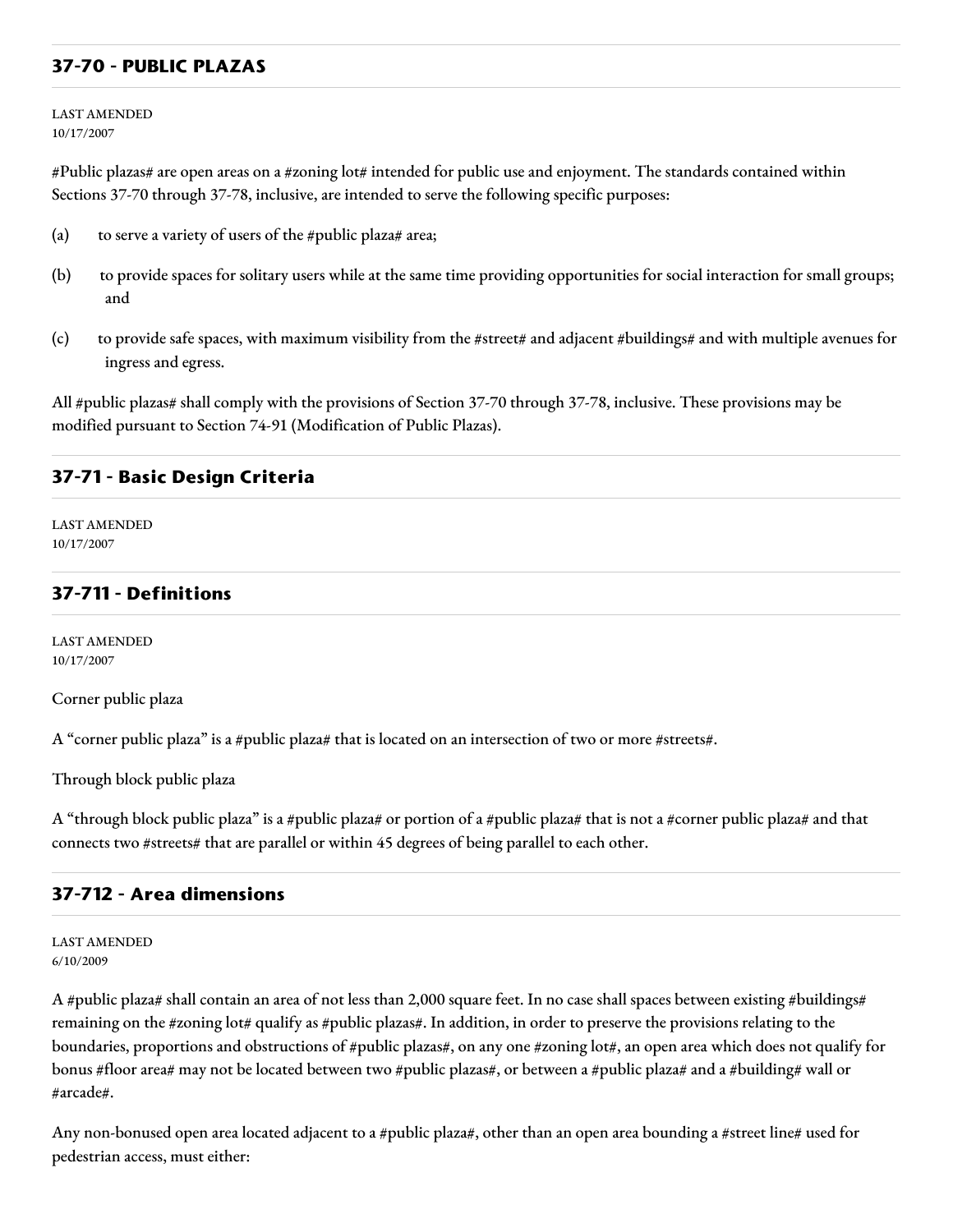- (a) be separated from the #public plaza# by a buffer, such as a wall, decorative fence, or opaque plantings at least six feet in height; or
- (b) meet all requirements for minor portions of #public plazas# related to size, configuration, orientation, as specified in Section 37-716.

# **37-713 - Locational restrictions**

LAST AMENDED 7/20/2017

No #public plaza#, or portion thereof, shall be located within 175 feet of an existing #publicly accessible open area# or #public park# as measured along the #street line# on which the existing amenity fronts if the #public plaza# is to be located on the same side of the #street#, or as measured along the directly opposite #street line# if the #public plaza# is to be located on the other side of the #street#. Such distance shall include the width of any #street# that intersects the #street# on which the amenity fronts. However, such location restriction may be waived if the #public plaza# is located directly across the #street# from the existing #publicly accessible open area# or #public park# and if the Chairperson of the City Planning Commission finds that the location of the #public plaza# at such location would create or contribute to a pedestrian circulation network connecting the two or more open areas.

Additional provisions regarding the location of a #public plaza# are set forth in the #Special Midtown District#, the #Special Lower Manhattan District# and the #Special Downtown Brooklyn District#.

### **37-714 - Restrictions on orientation**

LAST AMENDED 10/17/2007

For purposes of the orientation requirements, a "north-facing," "south-facing," "east-facing" or "west-facing" #street line# means a #street line# facing within 45 degrees of the direction indicated. To front on a #street# means to be contiguous to the #street line# or to a sidewalk widening along the #street line#.

- (a) Where the major portion of a #public plaza# fronts on only one #street line#, such major portion is not permitted to front on a north-facing #street line# of a #zoning lot#.
- (b) No major portion of a #public plaza# shall only front on a west-facing #street line# or an east-facing #street line# if the #zoning lot# also has frontage that is 40 feet or more in length on a south-facing #street line#.
- (c) A #corner public plaza# must have its major portion, as defined in paragraph (b) of Section 37-715, front on the southfacing #street line#. In the case of a #zoning lot# having frontage on a south-facing #street line# of less than 40 feet, or having its frontage at the intersection of a north-facing #street line# with either an east- or west-facing #street line#, the major portion must front on the east- or west-facing #street line#.

However, the orientation restrictions may be modified if the Chairperson of the City Planning Commission finds that the orientation regulations would conflict with mandatory #street wall# regulations or that the modifications would result in better access to light and air for the #public plaza#.

### **37-715 - Requirements for major portions of public plazas**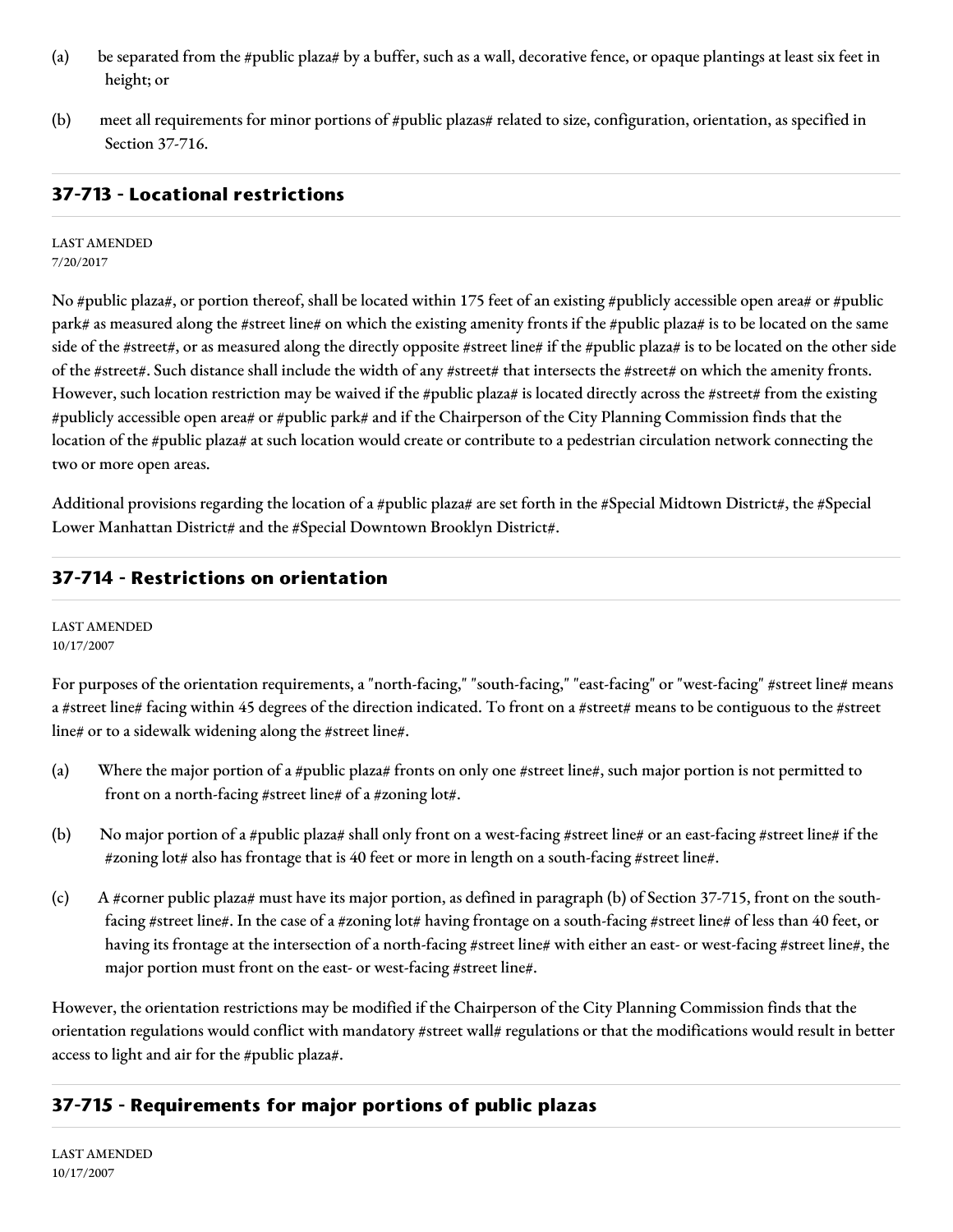The major portion of a #public plaza# is the largest area of the #public plaza# and the area of primary use. Major portions shall be generally regular in shape, easily and directly accessible from adjoining #buildings# and public spaces, and continuously visible from within all portions of the #public plaza# and from adjoining public spaces. Major portions shall occupy no less than 75 percent of the total #public plaza# area.

- (a) All contiguous #public plaza# areas on a #zoning lot# shall be considered as one #public plaza#.
- (b) The shape and dimensions of a #public plaza# shall be such that all points within the major portion shall be visible when viewed perpendicular from each adjacent #street#. #Corner public plazas# that front on two #streets# that do not meet at a 90 degree angle must be fully visible when viewed perpendicular from one adjoining #street# and at least 50 percent of the #public plaza# must be visible when viewed perpendicular to the other adjoining #street#. For the purposes of this regulation, points that when viewed in plan may be joined by a straight line shall be considered visible one from the other; visibility between points shall not be affected by permitted obstructions or by changes of grade. Points within #public plazas# that front on three intersecting streets shall be treated as two #corner public plazas#.

The major portion of a #public plaza# shall be at least 75 percent of the #public plaza's# total area, except that in the case of a #through block public plaza#, pursuant to Section 37-717, a line drawn within 25 feet of the midblock line shall divide the #through block public plaza# into two areas that must separately meet all requirements of the #public plaza# regulations. The major portion of the #public plaza# shall be subject to the proportional requirements set forth in paragraphs (c) and (d) of this Section.

- (c) The major portion of a #public plaza# shall have a minimum average width and depth of 40 feet. For #public plazas# that front on only one #street#, no more than 20 percent of the #public plaza# area may have a width of less than 40 feet. Dimensions shall be measured parallel and perpendicular to the #street line# on which the #public plaza# fronts.
- (d) For major portions of #public plazas#, the maximum width measured parallel to any one #street# shall not be greater than three times the average depth of the #public plaza# measured perpendicular to the #street line# or the average width measured parallel to any one #street# shall not be greater than three times the maximum depth of the #public plaza# measured perpendicular to the #street line#.

# **37-716 - Requirements for minor portions of public plazas**

#### LAST AMENDED 10/17/2007

Minor portions of #public plazas# are secondary areas that allow for additional flexibility in the shape and configuration of a #public plaza#. Minor portions shall not occupy more than 25 percent of the total area of the #public plaza#. The width of a minor portion shall be measured parallel to the line separating the major and minor portions. The depth of a minor portion shall be measured perpendicular to the line separating the major and minor portions. The provisions of Section 37-715 (Requirements for major portions of public plazas) shall not apply to such minor portions and the following regulations shall apply:

- (a) The minor portion shall have a minimum average width and depth of 15 feet.
- (b) The minor portion must be directly adjacent to the major portion.
- (c) All points within the minor portion must be visible from within the major portion when viewed perpendicular to the line separating the major and minor portions.
- (d) The minor portion must front directly on a #street# adjoining the major portion, unless the minor portion has: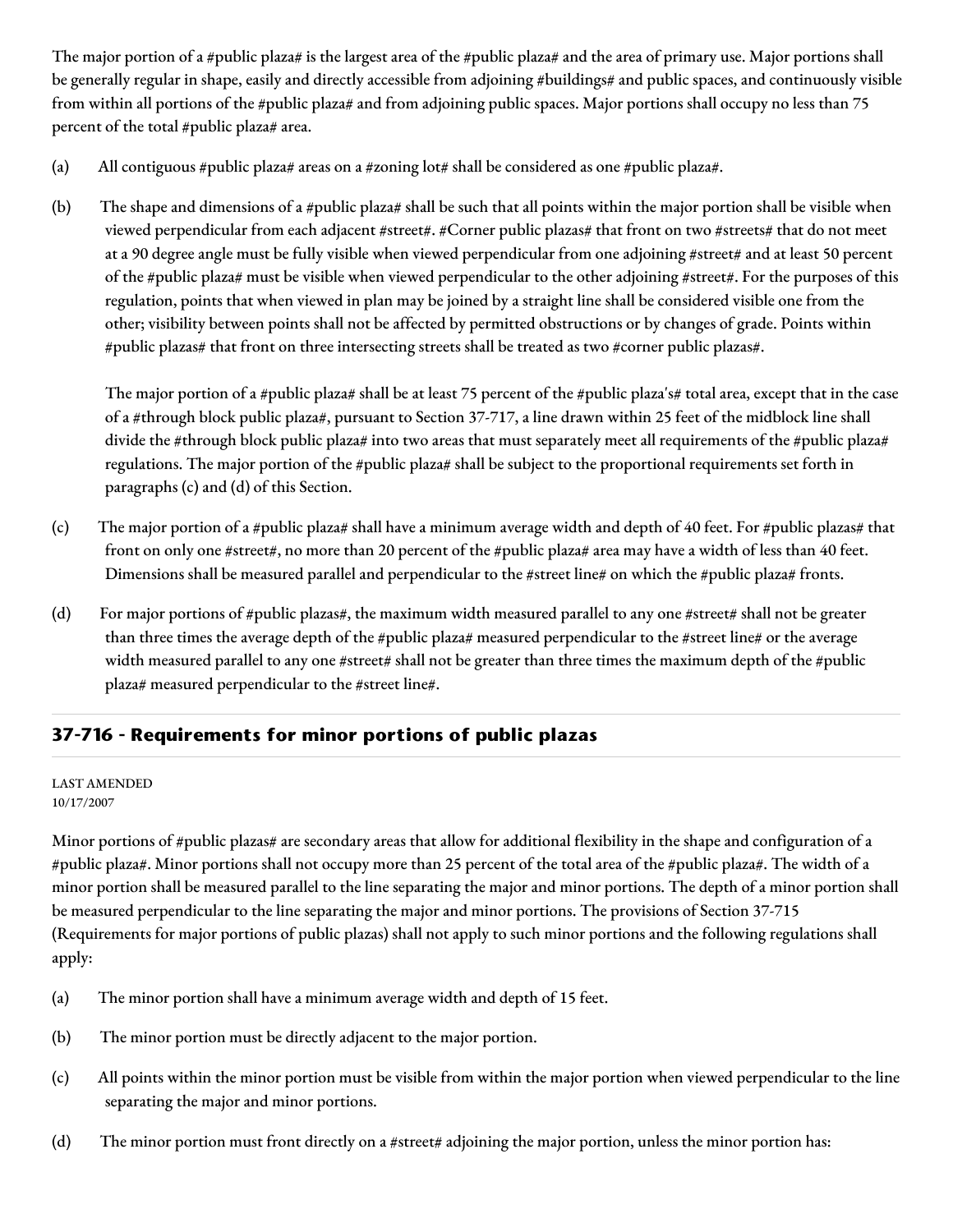- (1) a width to depth ratio of at least 3:1; and
- (2) its longest dimension contiguous with the major portion.

### **37-717 - Regulations for through block public plazas**

LAST AMENDED

10/17/2007

#Through block public plazas# shall be treated as two #public plazas# separated at a line drawn within 25 feet of the midblock line.

Where any #building# wall or walls adjoin a #through block public plaza# or through #block# portion of a #public plaza# and where such wall or walls exceed 120 feet aggregate length, a minimum 10 foot setback at a height between 60 and 90 feet is required for the full length of the #building# wall.

#Through block public plazas# shall contain a circulation path at least 10 feet in width, connecting the two #streets# on which the #public plaza# fronts, as specified in Section 37-723.

### **37-718 - Paving**

LAST AMENDED 10/17/2007

The paving of the #public plaza# shall be of non-skid durable materials that are decorative and compatible in color and pattern with other design features of the #public plaza#.

### **37-72 - Access and Circulation**

LAST AMENDED 10/17/2007

### **37-721 - Sidewalk frontage**

LAST AMENDED 4/30/2012

To facilitate pedestrian access to a #public plaza#, the following rules shall apply to the area of the #public plaza# located within 15 feet of a #street line# or sidewalk widening line:

- (a) At least 50 percent of such area shall be free of obstructions and comply with the following provisions:
	- (1) at least 50 percent of the #public plaza# frontage along each #street line# or sidewalk widening line shall be free of obstructions; and
	- (2) such unobstructed access area shall extend to a depth of 15 feet measured perpendicular to the #street line#. The width of such access area need not be contiguous provided that no portion of such area shall have a width of less than five feet measured parallel to the #street line#, and at least one portion of such area shall have a width of at least eight feet measured parallel to the #street line#.
- (b) In the remaining 50 percent of such area, only those obstructions listed in Section 37-726 (Permitted obstructions) shall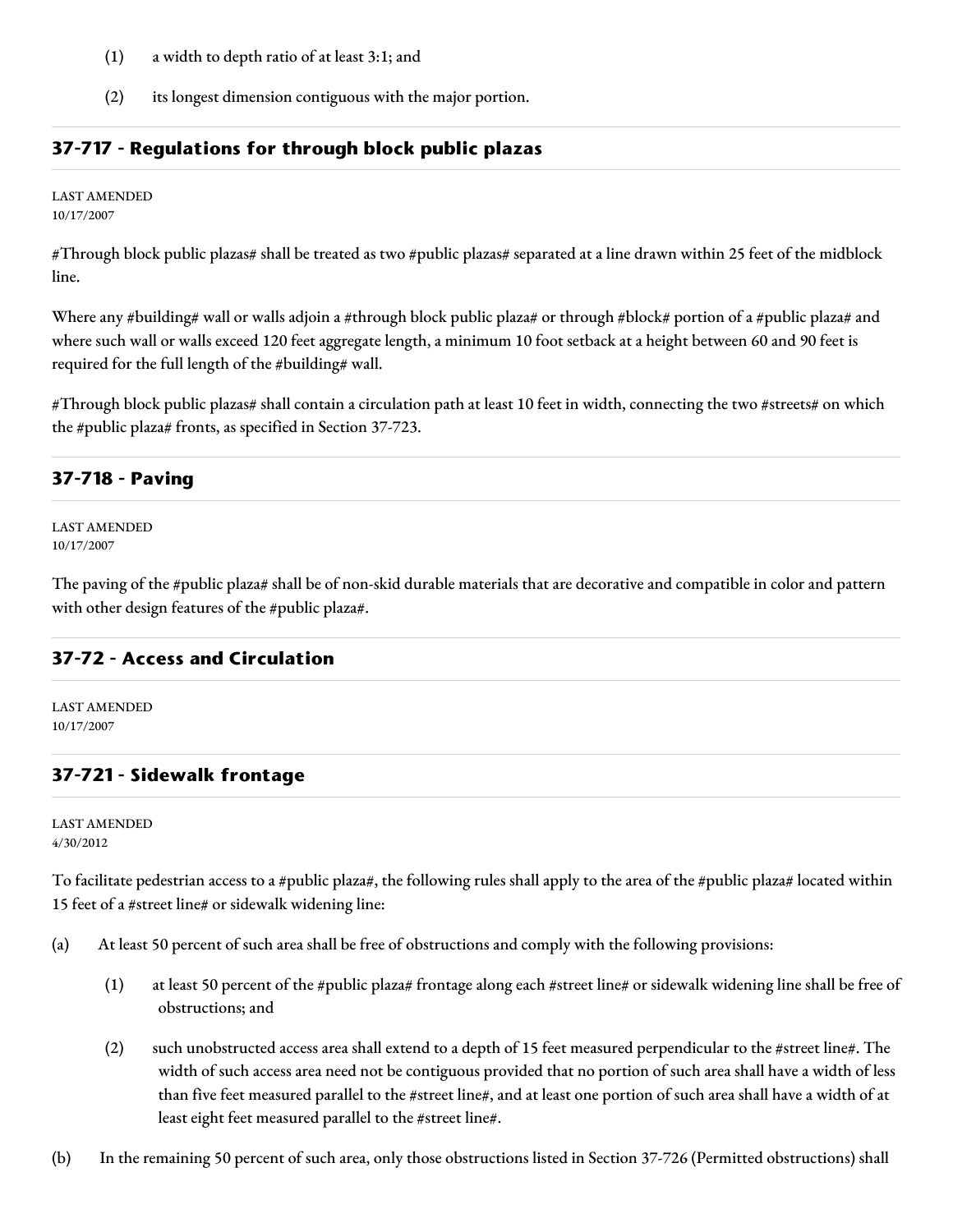be allowed, provided such obstructions are not higher than two feet above the level of the public sidewalk fronting the #public plaza#, except for light stanchions, public space signage, railings for steps, exterior wall thickness pursuant to Section 33-23 (Permitted Obstructions in Required Yards or Rear Yard Equivalents), trash receptacles, trees and fixed or moveable seating and tables. Furthermore, planting walls or trellises, water features and artwork may exceed a height of two feet when located within three feet of a wall bounding the #public plaza#.

For #corner public plazas#, the requirements of this Section shall apply separately to each #street# frontage, and the area within 15 feet of the intersection of any two or more #streets# on which the #public plaza# fronts shall be at the same elevation as the adjoining public sidewalk and shall be free of obstructions.

### **37-722 - Level of plaza**

#### LAST AMENDED 10/17/2007

The level of a #public plaza#, inclusive of major and minor portions, shall not at any point be less than the average elevation of #curb level# of the nearest adjoining #street# nor more than two feet above the average #curb level# of the nearest adjoining #street# in front of the major and minor portions of the #public plaza#. However, a #public plaza# with an area of 10,000 square feet or more may additionally have a maximum of 20 percent of its area at an elevation more than two feet above, but not more than four feet above #curb level# of the nearest adjoining #street# in front of the major and minor portions of the #public plaza#, provided that such higher portion may not be located within 25 feet of any #street line#. #Public plazas# that front on #streets# with slopes greater than 2.5 percent along the frontage of the #public plaza# may not at any point be more than one foot below the #curb level# of the adjoining #street#.

### **37-723 - Circulation paths**

LAST AMENDED 10/17/2007

Circulation paths within #public plazas# shall provide for unobstructed pedestrian circulation throughout the minor and major portions of the #public plaza# and shall, at a minimum, connect all #streets# on which the #public plaza# fronts and all major elements of the #public plaza#, including seating areas, #building# entrances, approved open air cafes and kiosks, and significant design features of the #public plaza#. A minimum of one such circulation path shall be provided of at least eight feet clear width. Circulation paths shall extend to at least 80 percent of the depth of the major portion of the #public plaza#, measured perpendicular from each #street line#. #Through block public plazas# shall provide at least one circulation path with a minimum width of 10 feet connecting each #street# on which the #public plaza# fronts. Trees planted flush to grade, light stanchions, trash receptacles, and public space signage shall be considered permitted obstructions within circulation paths; however, all trees located within circulation paths must comply with the regulations for flush-to-grade trees in Section 37-742.

### **37-724 - Subway entrances**

LAST AMENDED 6/10/2009

Where an entry to a subway station exists in the sidewalk area of a #street# on which a #public plaza# fronts and such entry is not replaced within the #public plaza# itself, the #public plaza# shall be at the same elevation as the adjacent sidewalk for a distance of at least 15 feet in all directions from the entry superstructure. Such #public plaza# area around a subway entry shall be free of all obstructions and may count towards the required clear area requirements as specified in Section 37-721 (Sidewalk frontage).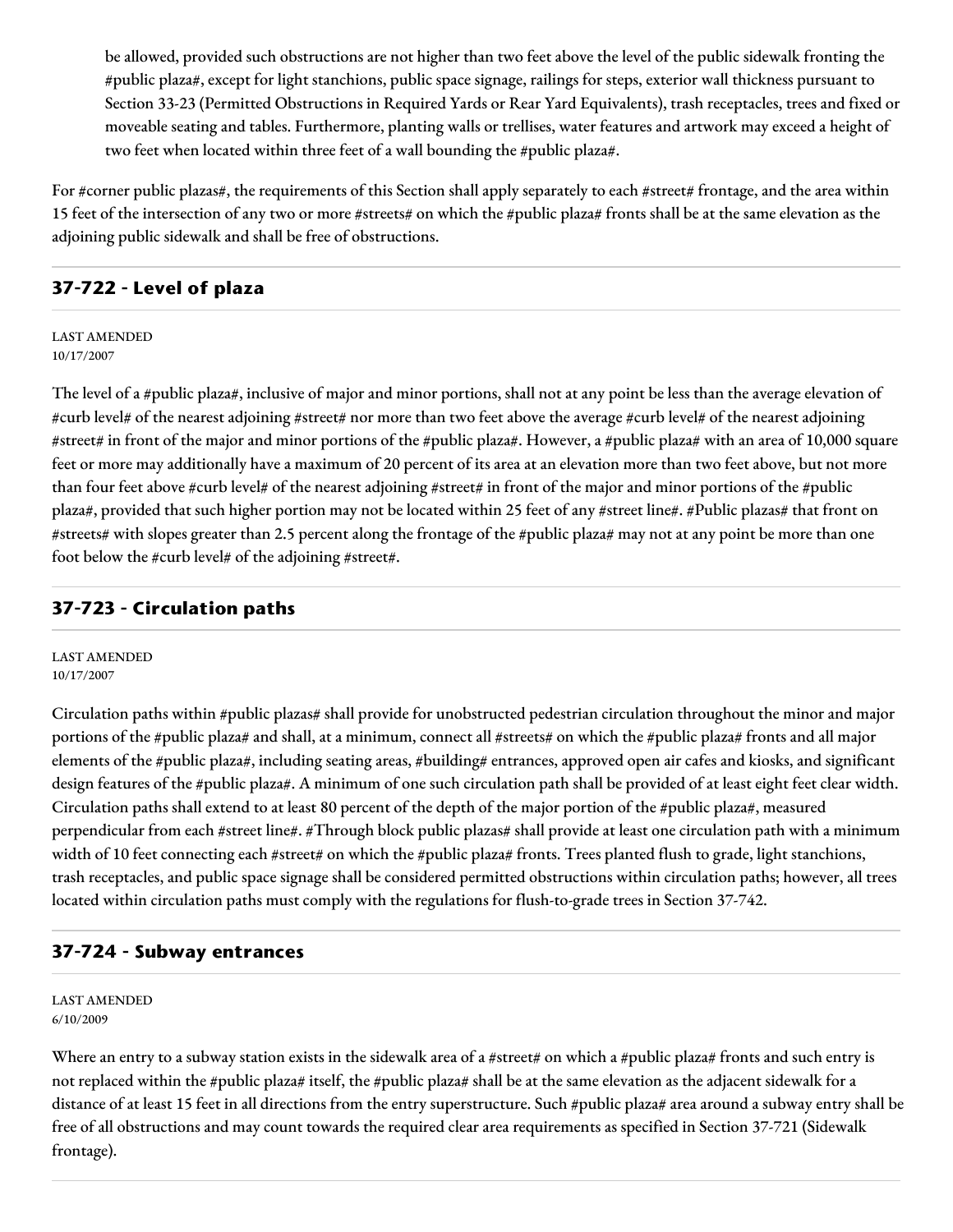LAST AMENDED 10/17/2007

Any steps provided within the #public plaza# must have a minimum height of four inches and a maximum height of six inches. Steps must have a minimum tread of 17 inches; steps with a height of five inches, however, may have a minimum tread of 15 inches.

### **37-726 - Permitted obstructions**

LAST AMENDED 4/30/2012

(a) #Public plazas# shall be open to the sky and unobstructed except for the following features, equipment and appurtenances normally found in #public parks# and playgrounds: water features, including fountains, reflecting pools and waterfalls; sculptures and other works of art; seating, including benches, seats and moveable chairs; trees, planters, planting beds, lawns and other landscape features; arbors or trellises; litter receptacles; bicycle racks; tables and other outdoor furniture; lights and lighting stanchions; public telephones; public restrooms; permitted temporary exhibitions; permitted awnings, canopies or marquees; permitted freestanding #signs#; play equipment; exterior wall thickness added pursuant to Section 33-23 (Permitted Obstructions in Required Yards or Rear Yard Equivalents); permitted kiosks and open-air cafes; stages; subway station entrances, which may include escalators; and drinking fountains.

However, an area occupied in aggregate by such permitted obstruction shall not exceed the maximum percentage cited in paragraph (b) of this Section. In addition, certain of the obstructions listed in this paragraph, (a), shall not be permitted within the sidewalk frontage of a #public plaza#, as described in Section 37-721 (Sidewalk frontage).

(b) Permitted obstructions may occupy a maximum percentage of the area of a #public plaza#, as follows:

For #public plazas# less than 10,000 square feet in area: 40 percent

For #public plazas# less than 10,000 square feet in area with a permitted open air cafe: 50 percent

For #public plazas# 10,000 square feet or more in area: 50 percent

For #public plazas# 10,000 square feet or more in area with a permitted open air cafe: 60 percent.

The area of permitted obstructions shall be measured by outside dimensions. Obstructions that are non-permanent or moveable, such as moveable chairs, open air cafes, or temporary exhibitions shall be confined within gross areas designated on the site plan, and not measured as individual pieces of furniture.

Trees planted flush-to-grade in accordance with the provisions of Section 37-742 (Planting and trees) and tree canopies do not count as obstructions for the purpose of calculating total area occupied by permitted obstructions. Planting beds and their retaining walls for trees count as obstructions, except that lawn, turf or grass areas intended for public access and seating shall not count as obstructions, provided such lawns do not differ in elevation from the adjoining #public plaza# elevation by more than six inches. Exterior wall thickness added pursuant to Section 33-23 in any #publicly accessible open area# or #public plaza# built prior to April 30, 2012, shall not count as obstructions for the purpose of calculating total area occupied by permitted obstructions.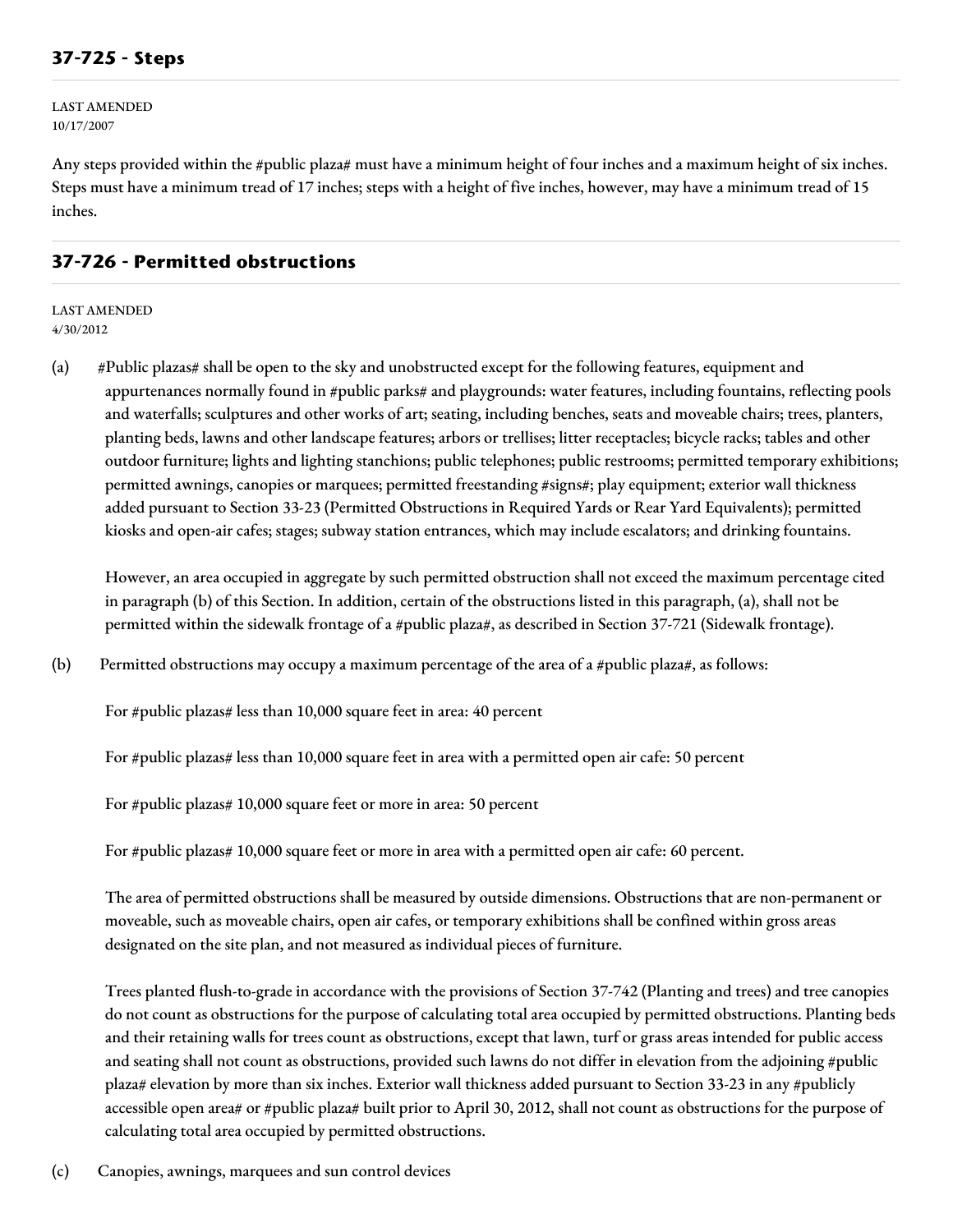- (1) Entrances to #buildings# located within a #public plaza# may have a maximum of one canopy, awning or marquee, provided that such canopy, awning or marquee:
	- (i) has a maximum area of 250 square feet;
	- (ii) does not project into the #public plaza# more than 15 feet when measured perpendicular to the #building# facade;
	- (iii) is located a minimum of 15 feet above the level of the #public plaza# adjacent to the #building# entrance; and
	- (iv) does not contain vertical supports.

Such canopies, awnings, and marquees shall be designed to provide maximum visibility into the #public plaza# from adjoining #streets# and the adjacent #building#. However, canopies, awnings and marquees associated with entrances to #buildings# containing #residences# located within a #public plaza# may project more than 15 feet into the #public plaza# and contain vertical supports if they are located entirely within 10 feet of the edge of the #public plaza#.

- (2) Sun control devices may be located within a #public plaza#, provided that all such devices:
	- (i) shall be located above the level of the first #story# ceiling;
	- (ii) shall be limited to a maximum projection of 2 feet, 6 inches;
	- (iii) shall have solid surfaces that, in aggregate, cover an area no more than 20 percent of the area of the #building# wall (as viewed in elevation) from which they project; and
	- (iv) may rise above the permitted #building# height, up to the height of a parapet wall or guardrail, pursuant to Section 33-42 (Permitted Obstructions);
- (d) Prohibition of garage entrances, driveways, parking spaces, loading berths, exhaust vents, mechanical equipment and #building# trash storage facilities

No garage entrances, driveways, parking spaces, passenger drop offs or loading berths shall be permitted within a #public plaza#. No #building# trash storage facilities are permitted within a #public plaza#, nor shall any #building# trash storage facility be accessed or serviced through the #public plaza#. If garage entrances, parking spaces, passenger drop offs, driveways, loading berths or #building# trash storage facilities are located near or adjoin a #public plaza#, they shall be separated from it by a barrier sufficient to substantially conceal these facilities and any vehicles therein when viewed from any point in the #public plaza#.

No exhaust vents or mechanical equipment are permitted on any #public plaza# or on any #building# wall fronting upon the #public plaza#, unless such exhaust vents are more than 15 feet above the level of the adjacent #public plaza#. All exhaust vents and mechanical equipment located adjacent to a #public plaza# shall be separated from it by a barrier sufficient to substantially, visually and audibly, conceal their presence and operation. Air intake vents or shafts shall be permitted within a #public plaza#, provided that such vents are concealed from public view by planting or other design features and that such vents do not impair visibility within the #public plaza# area.

# **37-727 - Hours of access**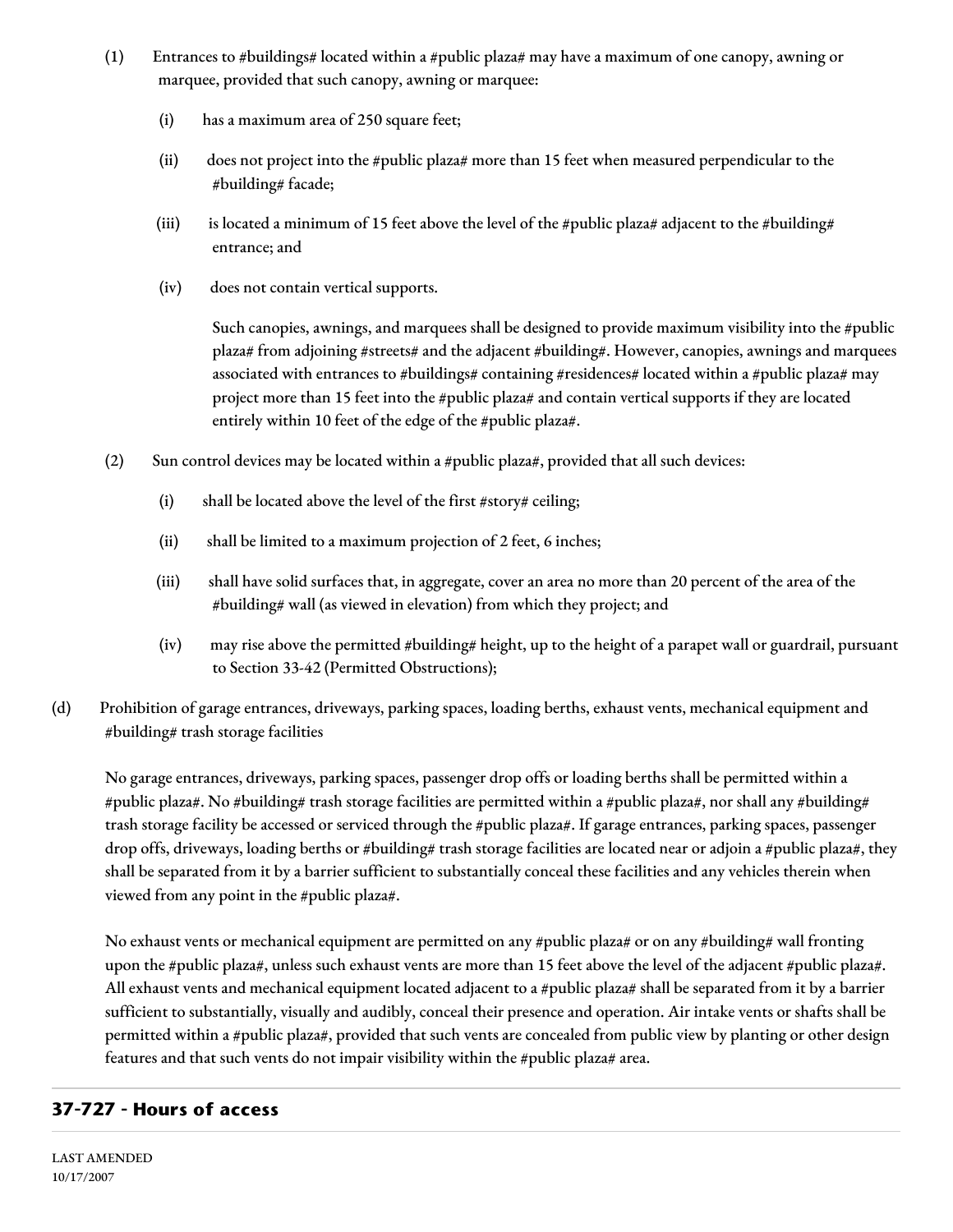All #public plazas# shall be accessible to the public at all times, except where the City Planning Commission has authorized a nighttime closing, pursuant to the provisions of this Section.

In all districts, the City Planning Commission may authorize the closing during certain nighttime hours of an existing or new #publicly accessible open area#, if the Commission finds that:

- (a) such existing #publicly accessible open area# has been open to the public a minimum of one year or there are significant operational or safety issues documented, or for new #public plazas# significant safety issues have been documented and provided as part of the application for authorization of nighttime closing;
- (b) such closing is necessary for public safety within the #publicly accessible open area# and maintenance of the public open areas as documented by the applicant;
- (c) the layout and design of the #publicly accessible open area# will promote public use and free and easy pedestrian circulation throughout the space;
- (d) any approved design element that limits public access, as specified in paragraph (e) of this Section, shall not impede public circulation, visual or physical access within the #publicly accessible open area# or between the #publicly accessible open area# and other public areas during hours of public operation;
- (e) a design element that limits public access shall:
	- (1) be of a design that is integrated with the design of the #publicly accessible open area# in a manner that would promote the attractiveness of the space for public use and enjoyment;
	- (2) not exceed five feet in height;
	- (3) be fully removed from the #publicly accessible open area# during the hours of public access; however, barriers not to exceed 3 feet, 6 inches in height may have posts or supports that remain during the hours of public access provided that such posts or supports do not exceed six inches in width;
	- (4) not involve stanchions or cabinets for barrier storage located with the #publicly accessible open area#, except for stanchions or cabinets located at the edges of the #publicly accessible open area#;
	- (5) not inhibit or diminish access to the #publicly accessible open area# nor impede pedestrian circulation into, through, or along the frontage of the #publicly accessible open area#, and not obstruct access during the hours of public access; and
	- (6) be substantially transparent;
- (f) public access to the #publicly accessible open area# between the hours of 7:00 a.m. and 10:00 p.m. from April 15 to October 31 and from 7:00 a.m. to 8:00 p.m. from November 1 to April 14, or a schedule specified by the Commission, is assured by appropriate legal documents and that an hours of access plaque shall be affixed to the enclosure or barrier which shall indicate the hours of public access to the #publicly accessible open area#, as specified in Section 37-751, paragraph (c). However, if an open air cafe or kiosk is located within the #publicly accessible open area#, such #publicly accessible open area# shall remain open to the public during the hours of operation of the open air cafe or kiosk;
- (g) plans have been submitted that demonstrate that, where appropriate, the #publicly accessible open area# will be improved, to the maximum extent feasible, in accordance with the standards set forth for #public plazas#;
- (h) a program for continuing maintenance of the #publicly accessible open area# has been established in accordance with Section 37-77.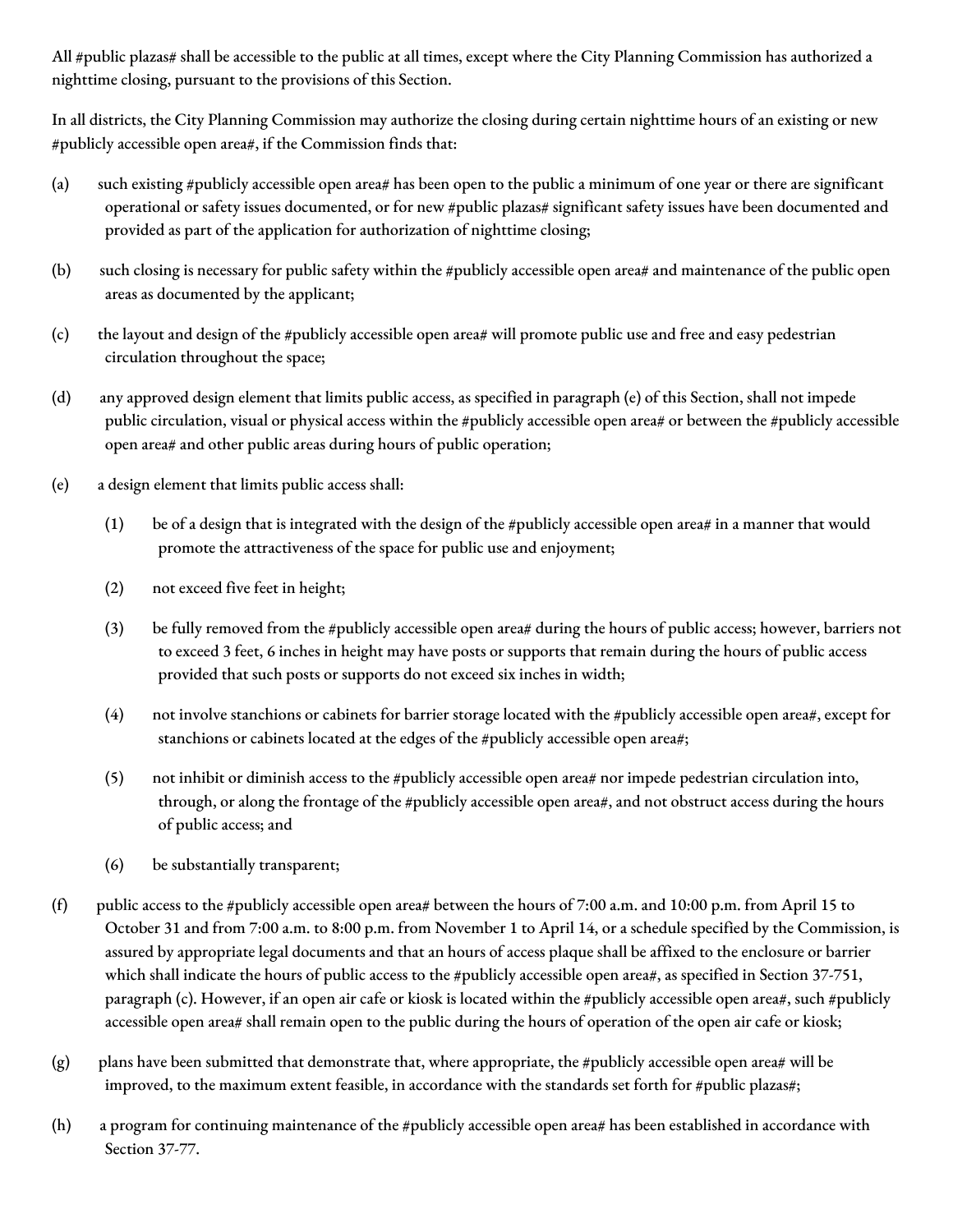In order to promote increased public use of the public open areas, the Commission may require, or the applicant may request, additional improvements to the existing #publicly accessible open area#, including, where appropriate, amenities such as kiosks or open air cafes as described in Section 37-73. In no event shall any #publicly accessible open area# be reduced in size.

All applications for nighttime closings of #publicly accessible open areas# filed with the Commission shall include a detailed site plan or plans indicating compliance with the provisions of this Section, including but not limited to materials, dimensions, and configuration or any design element that limits public access, the storage location for the design element that limits public access during the hours of public operation of the #public plaza#, and the hours of the #publicly accessible open area's# accessibility to the public. All such plans for #publicly accessible open areas#, once authorized, shall be filed and duly recorded in the Borough Office of the City Register of the City of New York, indexed against the property in the form of a legal instrument providing notice of the authorization pursuant to this Section. The form and contents of the legal instrument shall be satisfactory to the Commission, and the filing and recording of such instrument shall be a precondition for the nighttime closing of any #publicly accessible open area#. The recording information shall be included on the certificate of occupancy for any #building#, or portion thereof, on the #zoning lot#, issued after the recording date.

The land use application for an authorization under this Section shall be sent to the applicable Community Board, local Council Member and Borough President. If the Community Board, local Council Member or Borough President elects to comment on such application, it must be done within 45 days of receipt of such application.

The Commission shall file any such authorization with the City Council. The Council, within 20 days of such filing, may resolve by majority vote to review such authorization. If the Council so resolves, within 50 days of the filing of the Commission's authorization, the Council shall hold a public hearing and may approve or disapprove such authorization. If, within the time periods provided for in this Section, the Council fails to act on the Commission's authorization, the Council shall be deemed to have approved such authorization.

# **37-728 - Standards of accessibility for persons with disabilities**

LAST AMENDED 6/10/2009

All #public plazas# shall conform with applicable laws pertaining to access for persons with disabilities regardless of whether the #building# associated with the #public plaza# is existing or new.

### **37-73 - Kiosks and Open Air Cafes**

LAST AMENDED 6/21/2016

Kiosks and open air cafes may be placed within a #publicly accessible open area# upon certification, pursuant to this Section. Such features shall be treated as permitted obstructions. Only #uses# permitted by the applicable district regulations may occupy #publicly accessible open areas# or front on #publicly accessible open areas#.

(a) Kiosks

Where a kiosk is provided, it shall be a one-story temporary or permanent structure that is substantially open and transparent as approved by the Department of Buildings in conformance with the Building Code. Kiosks, including roofed areas, shall not occupy an area in excess of 100 square feet per kiosk. One kiosk is permitted for every 5,000 square feet of #publicly accessible open area#, exclusive of areas occupied by other approved kiosks or open air cafes. Kiosk placement shall not impede or be located within any pedestrian circulation path. Any area occupied by a kiosk shall be excluded from the calculation of #floor area#. Kiosks may be occupied only by #uses# permitted by the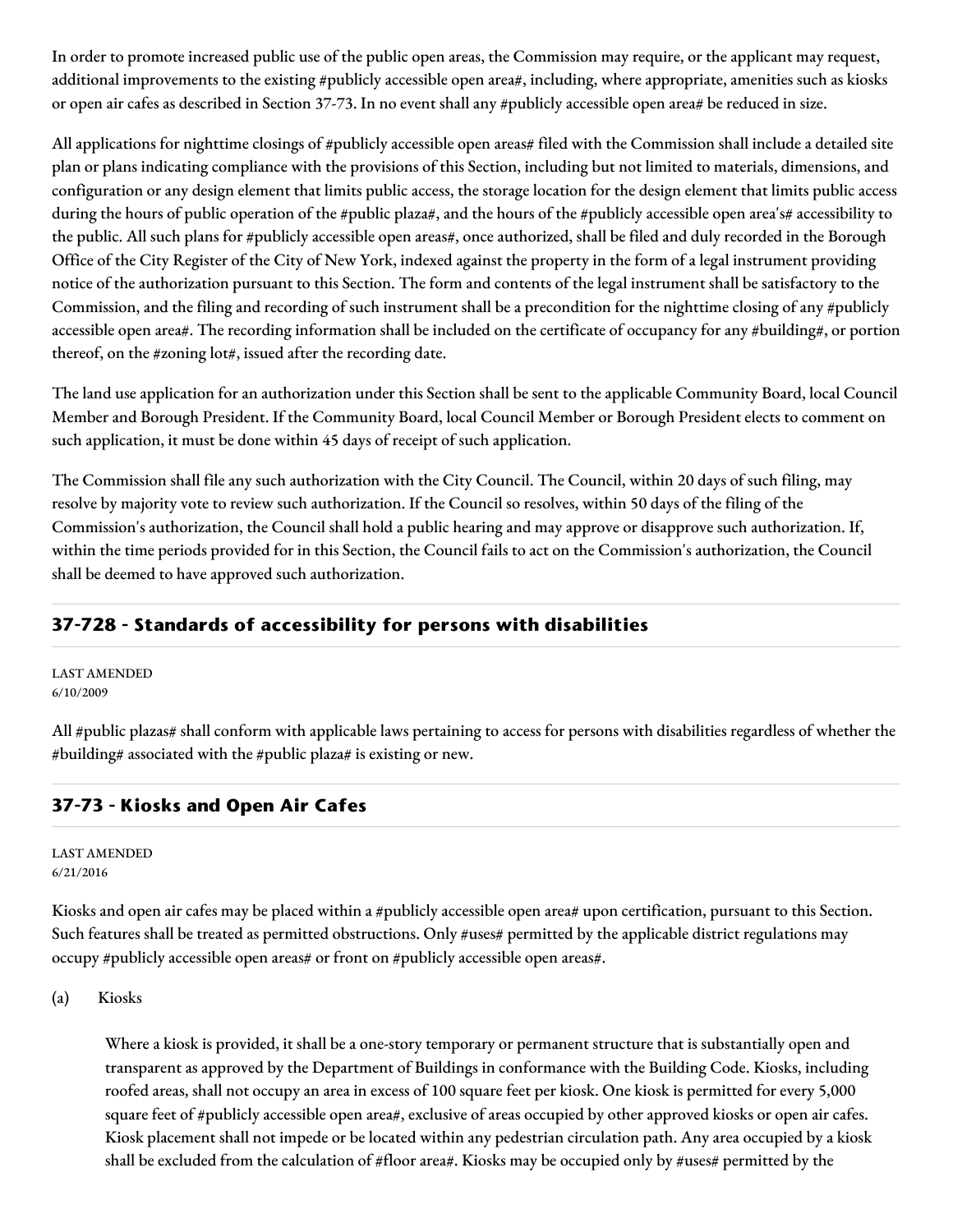applicable district regulations such as news, book or magazine stands, food or drink service, flower stands, information booths, or other activities that promote the public use and enjoyment of the #publicly accessible open area#. Any kitchen equipment shall be stored entirely within the kiosk.

Kiosks must be in operation and provide service a minimum of 225 days per year. However, kiosks may operate for fewer days in accordance with conditions set forth in paragraph (c) of this Section.

Notwithstanding the provisions of Section 32-41 (Enclosure Within Buildings), outdoor eating services or #uses# occupying kiosks may serve customers in a #publicly accessible open area# through open windows.

#### (b) Open air cafes

Where an open air cafe is provided, it shall be a permanently unenclosed restaurant or eating or drinking place, permitted by applicable district regulations, which may have waiter or table service, and shall be open to the sky except that it may have umbrellas, temporary fabric roofs with no vertical supports in conformance with the Building Code, and removable heating lamps. Open air cafes shall occupy an aggregate area not more than 20 percent of the total area of the #publicly accessible open area#. #Publicly accessible open areas# less than 10 feet in width that are located between separate sections of the same open air cafe or between sections of an open air cafe and a kiosk that provides service for such cafe must be included in the calculation of the maximum aggregate area of the open air cafe. Open air cafes shall be located along the edge of the #publicly accessible open area#, except for open air cafes located within #publicly accessible open areas# greater than 30,000 square feet in area. Open air cafes may not occupy more than one third of any #street# frontage of the #publicly accessible open area# and may not contain any required circulation paths. An open air cafe must be accessible from all sides where there is a boundary with the remainder of the #publicly accessible open area#, except where there are planters or walls approved pursuant to a prior certification for an open air cafe. Subject to the foregoing exception, fences, planters, walls, fabric dividers or other barriers that separate open air cafe areas from the #publicly accessible open area# or sidewalk are prohibited. All furnishings of an open air cafe, including tables, chairs, bussing stations, and heating lamps, shall be completely removed from the #publicly accessible open area# when the open air cafe is not in active use, except that tables and chairs may remain in the #publicly accessible open area# if they are unsecured and may be used by the public without restriction. No kitchen equipment shall be installed within an open air cafe; kitchen equipment, however, may be contained in a kiosk adjoining an open air cafe. An open air cafe qualifying as a permitted obstruction shall be excluded from the definition of #floor area#.

The exterior corners of the border of the space to be occupied by an open air cafe shall be marked on the ground by a line painted with white latex traffic or zone marking paint. The line shall be one inch wide and three inches in length on each side of the cafe border from the point where the borders intersect at an angled corner. In addition, a line one inch wide and three inches long shall be marked on the ground at intervals of no more than five feet starting from the end point of the line marking the cafe corners.

Open air cafes must be in operation and provide service a minimum of 225 days per year.

Open air cafes shall be located at the same elevation as an adjoining #public plaza# and sidewalk area, except for platforms that shall not exceed six inches in height.

(c) Certification

Kiosks and open air cafes may be placed within the area of a #publicly accessible open area# upon certification by the Chairperson of the City Planning Commission to the Commissioner of Buildings, that:

(1) such  $\#use\#$  promotes public use and enjoyment of the  $\#$ publicly accessible open area#;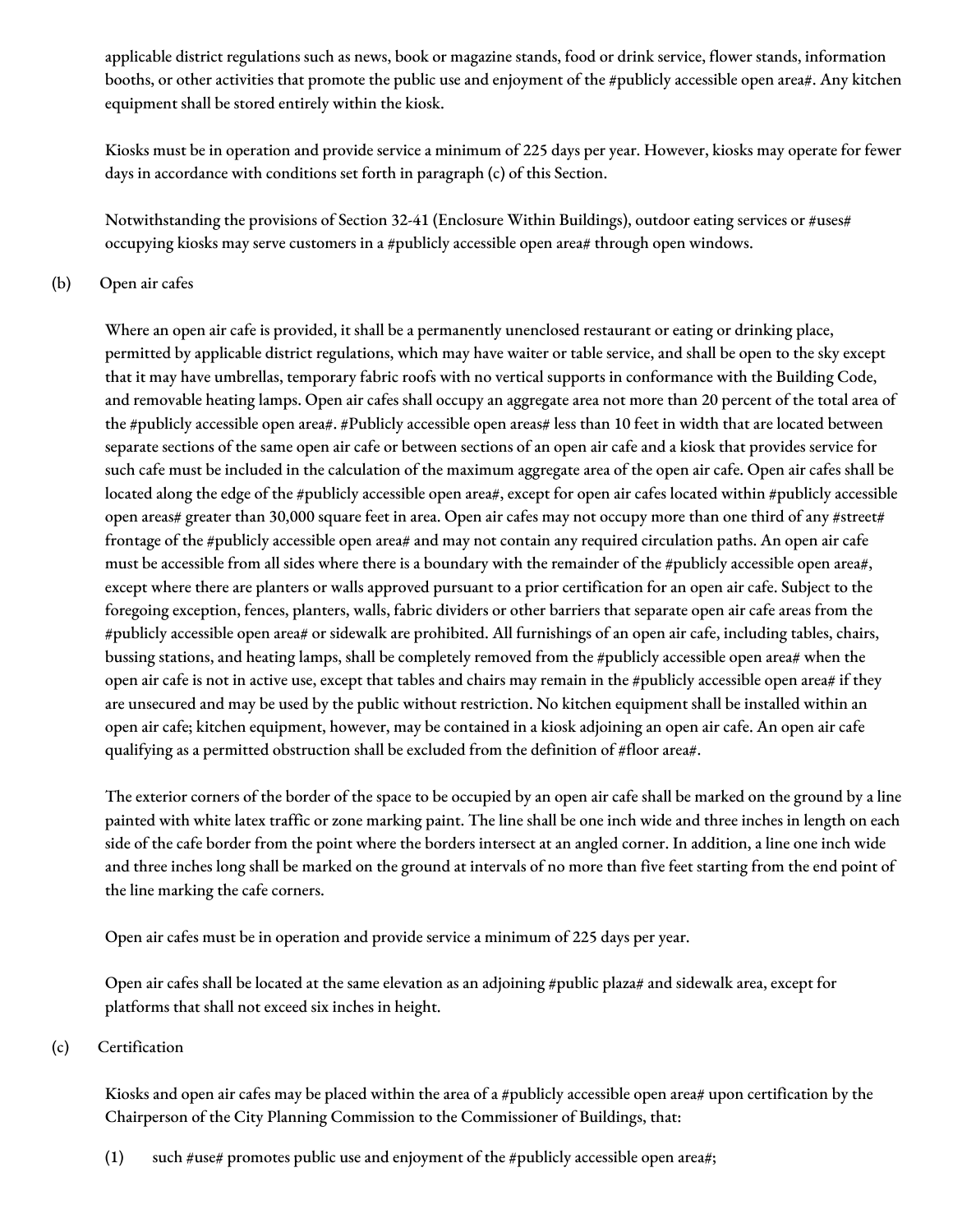- (2) such  $\#$ use $\#$  complements desirable  $\#$ uses $\#$  in the surrounding area;
- (3) the owner of such #use# or the #building# owner shall be responsible for the maintenance of such kiosk or open air cafe, which shall be located within areas designated on building plans as available for occupancy by such #uses# and no encroachment by a kiosk or open air cafe outside an area so designated shall be permitted;
- (4) such #use# does not adversely impact visual and physical access to and throughout the #publicly accessible open area#;
- (5) such #use#, when located within a #public plaza#, is provided in accordance with all the requirements set forth in this Section;
- (6) for kiosks and open air cafes located within an existing #publicly accessible open area#, such #use# is proposed as part of a general improvement of the #publicly accessible open area# where necessary, including as much landscaping and public seating as is feasible, in accordance with the standards for #public plazas#;
- (7) a #sign# shall be provided in public view within the cafe area indicating the days and hours of operation of such cafe; and
- (8) for kiosks that are in operation less than 225 days per year, an off-season plan has been submitted to the Chairperson showing that such kiosks will be completely removed from the #publicly accessible open area# when not in operation, that the area previously occupied by the kiosk is returned to public use and such area is in compliance with the applicable #publicly accessible open area# design standards.

#### (d) Process

An application for certification shall be filed with the Chairperson of the City Planning Commission, and the Chairperson shall furnish a copy of the application for such certification to the affected Community Board at the earliest possible stage. The Chairperson will give due consideration to the Community Board's opinion as to the appropriateness of such a facility in the area and shall respond to such application for certification within 60 days of the application's receipt.

The Chairperson shall file any such certification with the City Council. The Council, within 20 days of such filing, may resolve by majority vote to review such certification. If the Council so resolves, within 50 days of the filing of the Chairperson's certification, the Council shall hold a public hearing and may approve or disapprove such certification. If, within the time periods provided for in this Section, the Council fails to act on the Chairperson's certification, the Council shall be deemed to have approved such certification.

Such certification shall be effective for a period of three years.

All applications for the placement of kiosks or open air cafes shall include a detailed site plan or plans indicating compliance with the provisions of this Section, including the layout and number of tables, chairs, restaurant equipment and heating lamps, as well as the storage location for periods when the kiosk or open air cafe is closed. Where a kiosk or open air cafe is to be located within an existing #publicly accessible open area#, each kiosk or open air cafe application must be accompanied by a compliance report in accordance with the requirements of Section 37-78, paragraph (c).

Where design changes to #publicly accessible open areas# are necessary in order to accommodate such kiosk or open air cafe, or to comply with paragraph (c)(6) of this Section, a certification pursuant to Section 37-625 (Design changes) shall be required, except that within the #Special Lower Manhattan District#, design changes to a #publicly accessible open area# pursuant to the provisions of Section 91-832 (Plaza improvements) as part of a certification pursuant to Section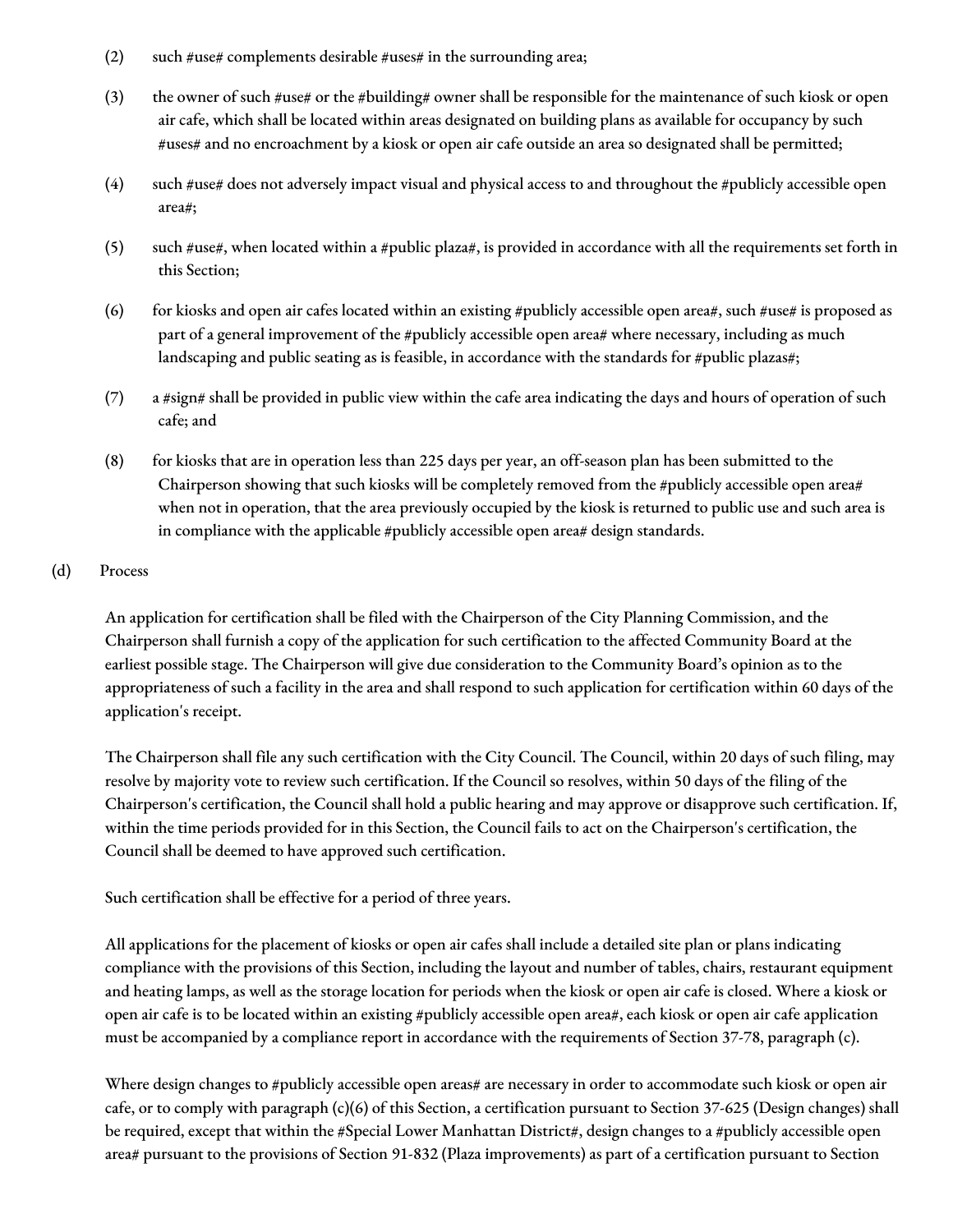91-83 (Retail Uses Within Existing Arcades), an authorization pursuant to Section 91-841 (Authorization for retail uses within existing arcades) or a certification pursuant to Section 91-837 (Subsequent design changes) may satisfy the requirements in paragraph (c)(6) of this Section.

All such plans for kiosks or open air cafes, once certified, shall be filed and duly recorded in the Borough Office of the City Register of the City of New York, indexed against the property in the form of a legal instrument providing notice of the certification for the kiosk or open air cafe, pursuant to this Section. The form and contents of the legal instrument shall be satisfactory to the Chairperson, and the filing and recording of such instrument shall be a precondition for the placement of the kiosk or open air cafe within the #publicly accessible open area#.

### **37-74 - Amenities**

LAST AMENDED 10/17/2007

All #public plazas# shall provide amenities, as listed in Sections 37-741 through 37-748, inclusive. All required amenities shall be considered permitted obstructions within the #public plaza#.

### **37-741 - Seating**

LAST AMENDED 6/10/2009

Standards for seating within #public plazas# are intended to facilitate the provision of abundant, comfortable and accessible seating throughout the #public plaza#, including, more specifically, as follows:

- (a) to provide a broad variety of seating types and configurations;
- (b) to accommodate individual users engaged in solitary activities as well as groups engaged in social activities;
- (c) to provide a comfortable and safe seating surface by providing smooth, even and level surfaces with rounded edges;
- (d) to incorporate, to the maximum extent possible, a combination of fixed benches, moveable chairs, seating with backs, seat walls and ledges, and seating steps;
- (e) to provide ample opportunity for social seating as a basic seating type that consists of seats that are placed in close proximity and at angles to one another or in facing configurations that facilitate social interaction.

There shall be a minimum of one linear foot of seating for each 30 square feet of #public plaza# area.

A minimum of one linear foot of the required seating for every two linear feet of #street# frontage must be located within 15 feet of the #street line#. At least 50 percent of this seating shall have backs and at least 50 percent of the seats with backs shall face the #street#.

Seating requirements may be satisfied by the following seating types: moveable seating, fixed individual seats, fixed benches with and without backs, and design-feature seating such as seat walls, planter ledges, or seating steps. All #public plazas# shall provide at least two different types of seating. #Public plazas# greater than 5,000 square feet in area shall provide at least three different types of seating. #Public plazas# greater than 10,000 square feet in area must provide moveable seating as one of the required seating types.

Not more than 50 percent of the linear seating capacity may be in moveable seats that may be stored between the hours of sunset and sunrise, where the City Planning Commission has authorized a limitation on the hours of access pursuant to Section 37-727.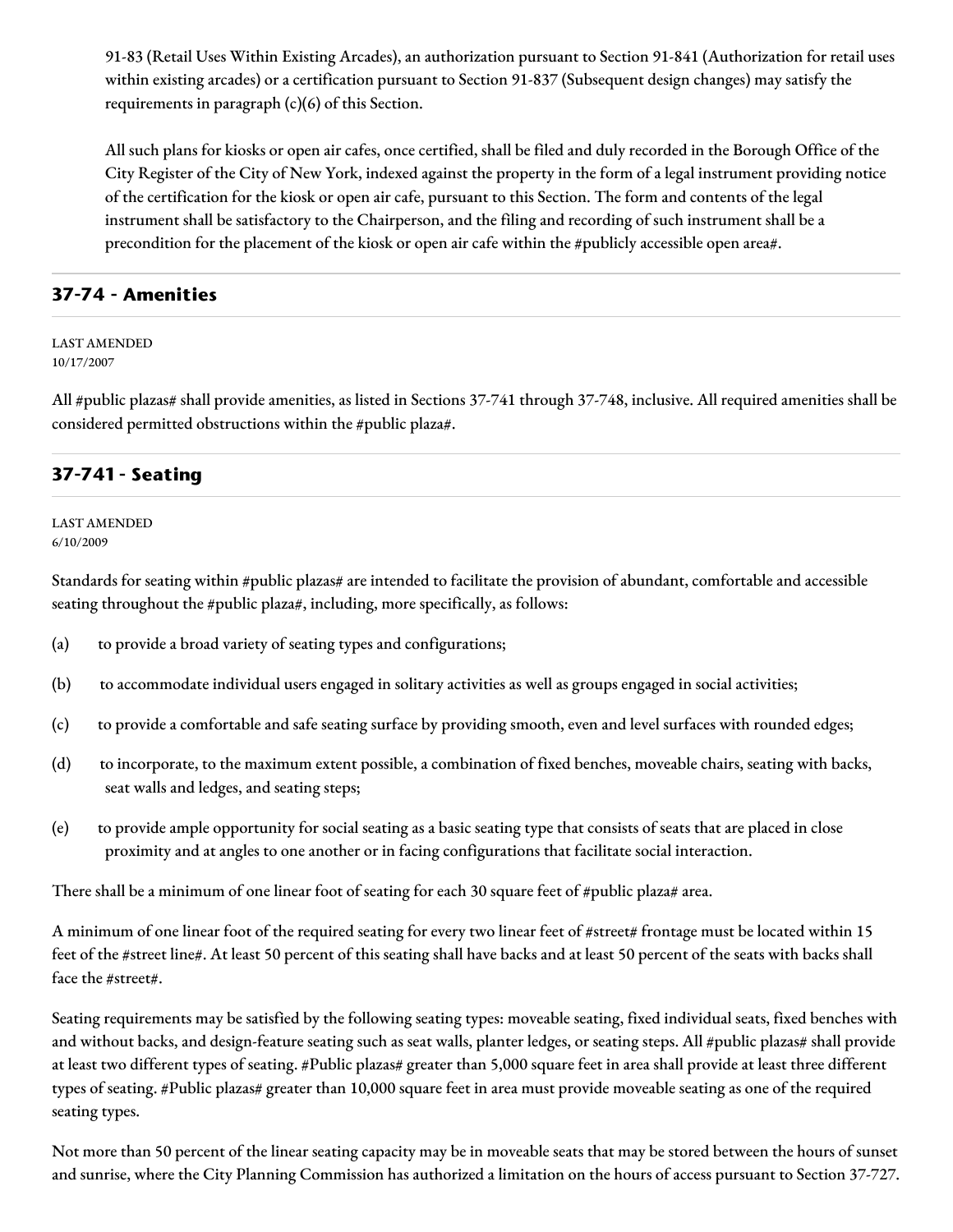Devices or forms affixed or incorporated into planter ledges, steps, sills or other horizontal surfaces that would otherwise be suitable for seating that are intended to prevent or inhibit seating (such as spikes, metal bars, or pointed, excessively rough, or deliberately uncomfortable materials or forms) shall be prohibited.

Deterrents to skateboards, rollerblades and other wheeled devices are permitted on seating surfaces if they do not inhibit seating, maintain a minimum distance of five feet between deterrents, and are integrated into the seating surface at the time of manufacture or construction or should be constructed of materials that are consistent with the materials and finish quality of the seating surface.

The following standards shall be met for all required seating:

- (1) Seating shall have a minimum depth of 18 inches. Seating with 36 inches or more in depth may count towards two seats, provided there is access to both sides. When required seating is provided on a planter ledge, such ledge must have a minimum depth of 22 inches.
- (2) Seating shall have a height not less than 16 inches nor greater than 20 inches above the level of the adjacent walking surface. However, as described in paragraph (5) of this Section, seating steps may have a height not to exceed 30 inches and seating walls may have a height not to exceed 24 inches.
- (3) At least 50 percent of the linear feet of fixed seating shall have backs at least 14 inches high and a maximum seat depth of 20 inches. Walls located adjacent to a seating surface shall not count as seat backs. All seat backs must either be contoured in form for comfort or shall be reclined from vertical between 10 to 15 degrees.
- (4) Moveable seating or chairs, excluding seating for open air cafes, may be credited as 24 inches of linear seating per chair. Moveable seating provided as a required amenity shall be provided in the amount of one chair per 200 square feet of #public plaza# area. One table shall be provided for every four such moveable chairs.

All moveable seats must have backs and a maximum seat depth of 20 inches. Moveable chairs shall not be chained, fixed or otherwise secured while the #public plaza# is open to the public; moveable chairs, however, may be removed during the nighttime hours of 9:00 p.m. to 7:00 a.m.

- (5) Seating steps and seating walls may be used for required seating if such seating does not, in aggregate, represent more than 15 percent of the linear feet of required seating in the #public plaza#. Seating steps shall not include any steps intended for circulation and must have a height not less than six inches nor greater than 30 inches and a depth not less than 18 inches. Seating walls shall have a height not greater than 18 inches; such seating walls, however, may have a height not to exceed 24 inches if they are located within 10 feet of an edge of the #public plaza#.
- (6) Seating in open air cafes shall not count towards meeting the seating requirement of this Section.
- (7) Seats that face walls must be a minimum of six feet from such wall.

# **37-742 - Planting and trees**

LAST AMENDED 6/10/2009

The provisions of this Section are intended to facilitate a combination of landscaping elements in order to provide comfort, shade and textural variety.

At least 20 percent of the area of a #public plaza# shall be comprised of planting beds with a minimum dimension of two feet, exclusive of any bounding walls.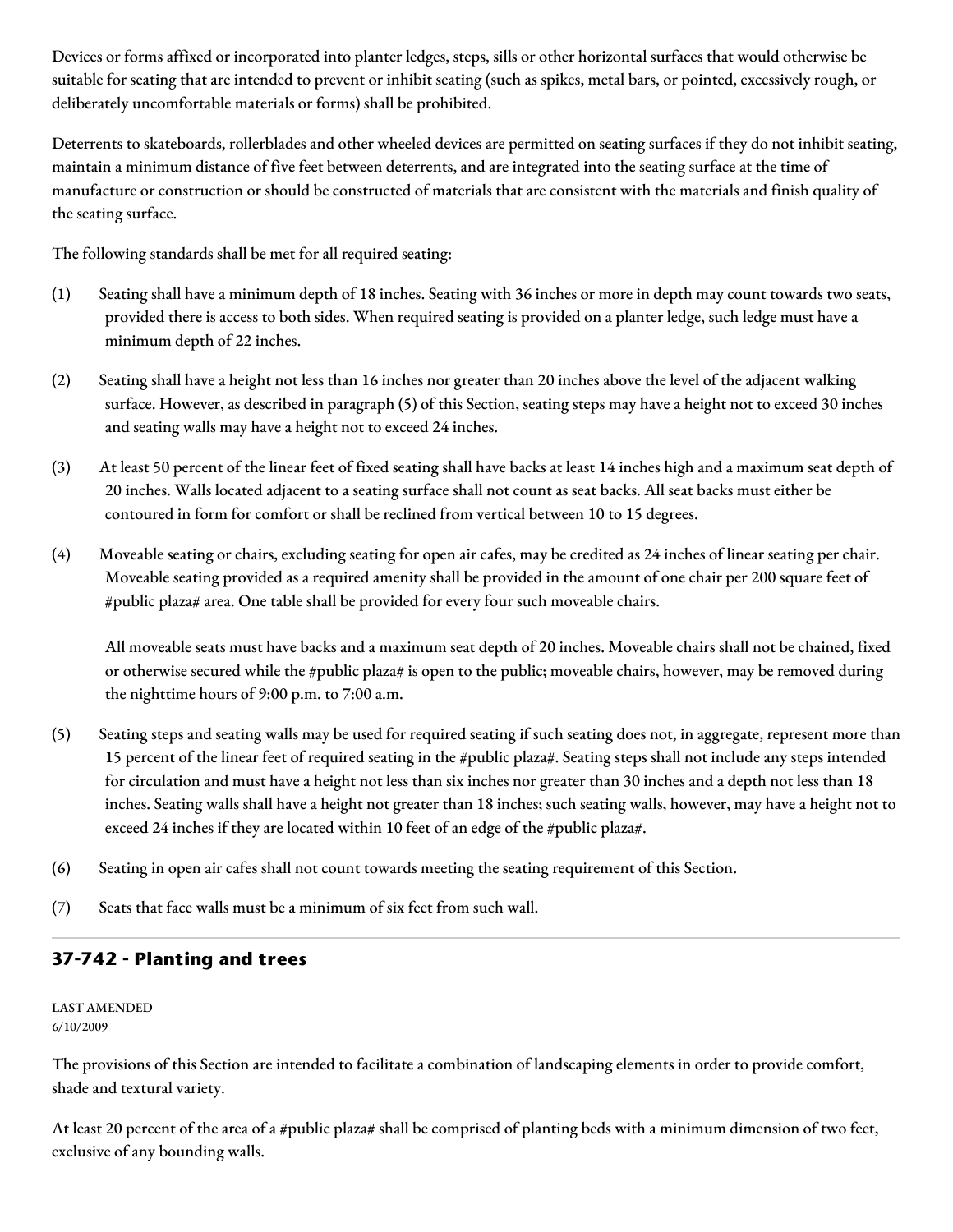All #public plazas# shall provide a minimum of four trees. For a #public plaza# greater than 6,000 square feet in area, an additional four caliper inches in additional trees or multi-stemmed equivalents must be provided for each additional 1,000 square feet of #public plaza# area, rounded to the nearest 1,000 square feet.

For all #public plazas#, at least 50 percent of required trees shall be planted flush-to-grade or planted at grade within planting beds with no raised curbs or railings. Trees planted flush-to-grade shall be surrounded by a porous surface (such as grating or open-joint paving) that allows water to penetrate into the soil for a minimum radius of 2 feet, 6 inches. Such porous surface shall be of sufficient strength and density to accommodate pedestrian circulation, including all requirements related to accessibility for the disabled, and shall be of a design that allows for tree growth. Installed fixtures such as lighting stanchions, electrical outlets or conduits shall not be located within the required porous area of any tree planted flush-to-grade.

Where trees are planted within a #public plaza#, they shall measure at least four inches in caliper at the time of planting, unless alternative, multi-stemmed equivalents are specified in the approved planting plans. Each tree shall be planted in at least 200 cubic feet of soil with a depth of soil of at least 3 feet, 6 inches.

Planting beds shall have a soil depth of at least 18 inches for grass or other ground cover, three feet for shrubs and 3 feet, 6 inches for trees. No planters or planting beds shall have bounding walls that exceed 18 inches in height above an adjacent walking surface or the highest adjacent surface where the bounding wall adjoins two or more walking surfaces with different elevations. Any planting bed containing required trees shall have a continuous area of at least 75 square feet for each tree exclusive of bounding walls. Furthermore, each tree located within a planting bed shall be surrounded by a continuous permeable surface measuring at least five feet square. Any lawns or turf grass planting beds shall not exceed six inches above any adjacent walking surfaces.

All planted areas shall either be automatically irrigated or shall consist of species that do not require regular watering.

All planted areas located above subsurface structures such as #cellars# or garages shall have drainage systems to prevent collection and pooling of water within planted areas.

#Street# trees are required to be planted in the public sidewalk area adjacent to a #zoning lot# that contains bonus #floor area# for #public plazas# in accordance with Section 26-41 (Street Tree Planting). The length of frontage of the #zoning lot# for the purpose of computing required #street# trees may be reduced by 50 feet for each #street# intersection fronted by the #zoning lot#. If the Department of Parks and Recreation determines that the tree planting requirements of this paragraph are infeasible, the number of required #street# trees that cannot be planted shall be planted in accordance with the off-site tree provisions set forth in Section 26-41 or within the #public plaza#.

# **37-743 - Lighting and electrical power**

#### LAST AMENDED 2/2/2011

#Public plazas# shall be illuminated to provide for safe use and enjoyment of all areas of the #public plaza#. Special attention should be provided in lighting steps and other changes in elevation and areas under tree canopies and permitted canopies within the #public plaza#.

#Public plazas# shall be illuminated with a minimum level of illumination of not less than two horizontal foot candles (lumens per foot) throughout all walkable and sitting areas, including sidewalks directly adjacent to the #public plaza#, and a minimum level of illumination of not less than 0.5 horizontal foot candles (lumens per foot) throughout all other areas. All lighting sources used to satisfy this illumination requirement shall be located outdoors on the subject #zoning lot#. Such level of illumination shall be maintained from one hour before sunset to one hour after sunrise, including #public plazas# that are authorized to close at night. A lighting schedule, including fixtures, wattage and their locations and designs together with a diagram of light level distribution, with light levels indicated at intervals of no more than every 20 square feet, shall be part of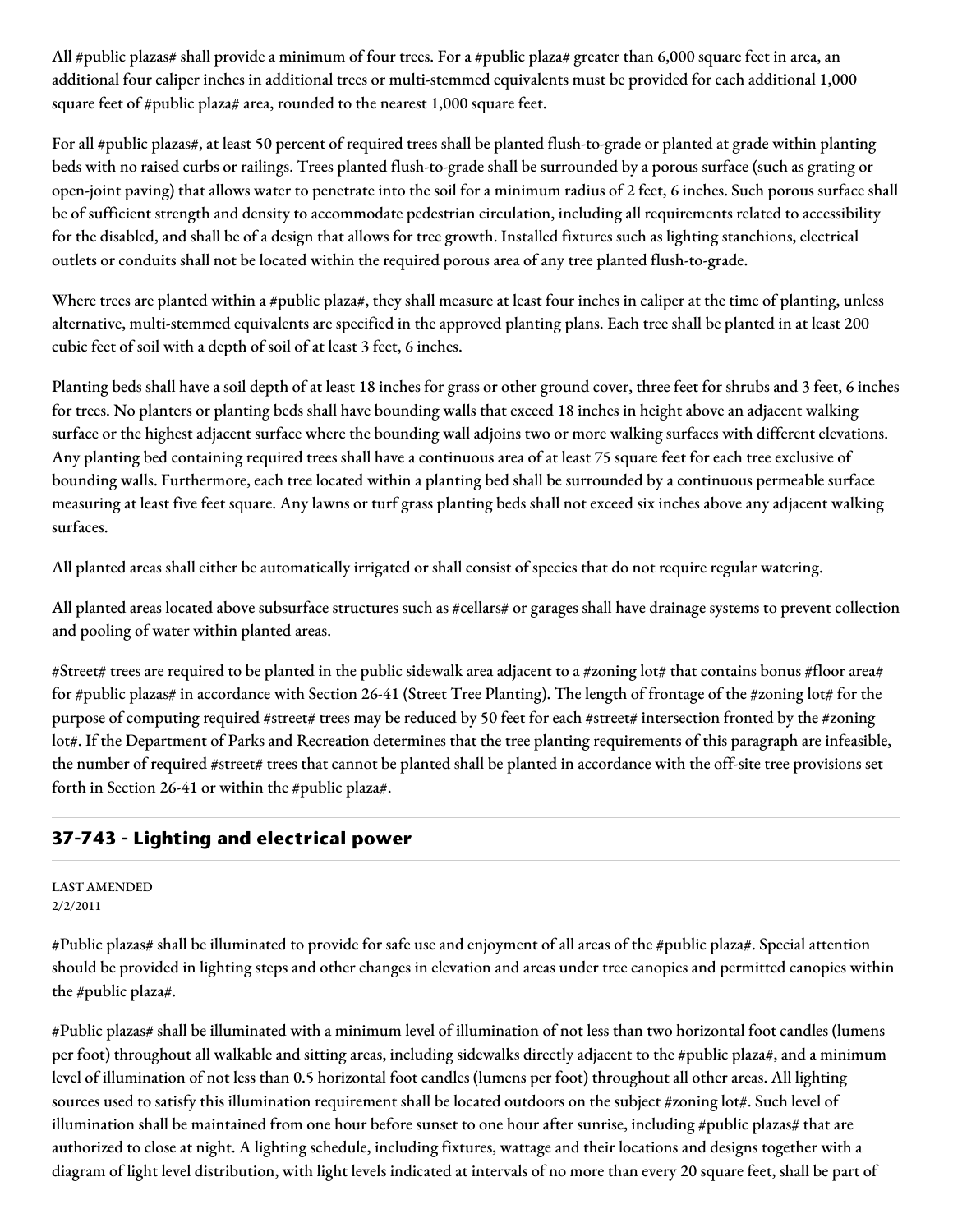the required detailed design plans. Electrical power shall be supplied by one or more outlets furnishing a total of at least 1,200 watts of power for every 4,000 square feet, or fraction thereof, of the area of a #public plaza#.

All lighting sources that illuminate the #public plaza# and are mounted on or located within #buildings# adjacent to the #public plaza# shall be shielded from direct view. In addition, all lighting within the #public plaza# area shall be shielded to minimize any adverse effect on surrounding #residences#.

### **37-744 - Litter receptacles**

LAST AMENDED 10/17/2007

One litter receptacle shall be provided for every 1,500 square feet of #public plaza# area, up to a maximum of 6,000 square feet. Plazas greater than 6,000 square feet in area must provide an additional litter receptacle for every additional 2,000 square feet of #public plaza# area. #Public plazas# that contain open air cafes or kiosks providing food service shall provide one additional litter receptacle for each 1,500 square feet of #public plaza# area occupied by such outdoor eating area. All litter receptacles must have a volume capacity of at least 25 gallons and shall be located in visible and convenient locations. All top or side openings must have a minimum dimension of 12 inches. Litter receptacles shall be provided within 50 feet of required seating areas in the #public plaza#.

### **37-745 - Bicycle parking**

LAST AMENDED 10/17/2007

All #public plazas# shall provide parking for at least two bicycles. #Public plazas# greater than 10,000 square feet in size must provide parking for at least four bicycles. Bike racks must be provided on the sidewalk directly adjacent to the #public plaza# in accordance with Department of Transportation standards, unless the Department of Transportation has determined that the sidewalk area adjacent to the #public plaza# cannot accommodate the required bicycle parking.

### **37-746 - Drinking fountains**

LAST AMENDED 10/17/2007

A minimum of one drinking fountain shall be provided in all #public plazas#.

### **37-747 - Public space signage**

LAST AMENDED 10/17/2007

Entry and information plaques shall be provided, as described in Section 37-751 (Public space signage systems).

### **37-748 - Additional amenities**

LAST AMENDED 10/17/2007

#Public plazas# between 5,000 and 10,000 square feet in area must provide one of the following additional amenities and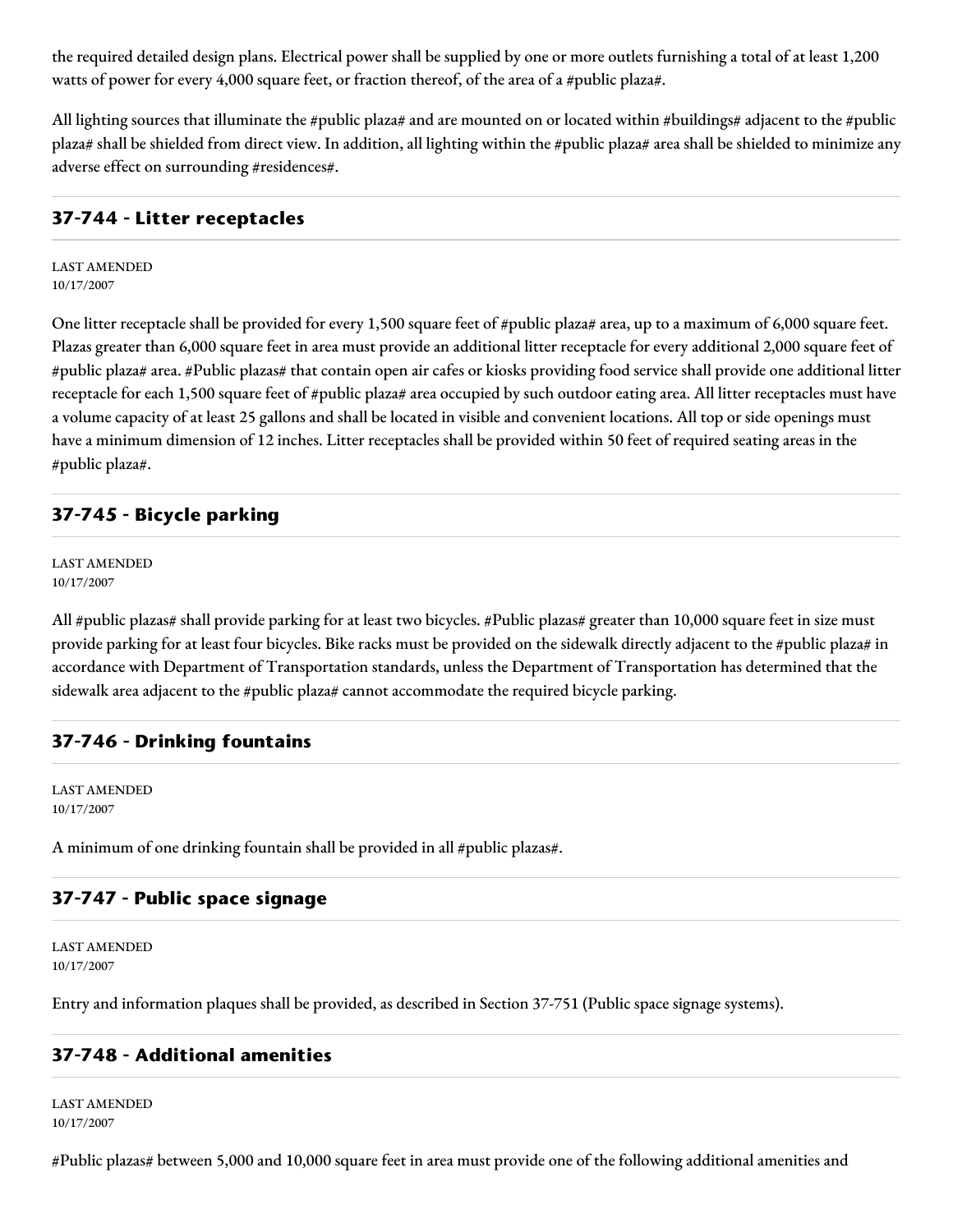#public plazas# greater than 10,000 square feet in area must provide at least three of the following additional amenities. All additional amenities shall be considered permitted obstructions within the #public plaza#.

(a) Artwork

Artwork that is provided as an additional amenity must integrate with the design of the #public plaza#. Artwork shall not interfere with public access, circulation or visual openness within the #public plaza# or between the #public plaza# and adjoining public areas. Artwork may not incorporate addresses, text or logos related to the adjacent #building# or tenants of such #building#;

- (b) Moveable tables and chairs, as described in paragraph (4) of Section 37-741;
- (c) Water features (such as fountains, reflecting pools, waterfalls);
- (d) Children's play area;
- (e) Equipment provided as part of children's play areas must be designed and constructed in accordance with applicable United States Consumer Products Safety Commission standards and best practices, including installation of protective surfaces and barriers. All barriers surrounding play areas shall be designed to allow for the adequate supervision of children at play and shall in all cases be substantially transparent and no more than 3 feet, 6 inches in height;
- (f) Game tables and associated seating; or
- (g) Food service, including:
	- (1) food service in a retail space directly accessible from the major portion of the #public plaza#; or
	- (2) an open air cafe or kiosk, as described in Section 37-73.

#Public plazas# greater than 10,000 square feet in area and associated with a #commercial building# must include a food service as one of the three additional required amenities.

### **37-75 - Signs**

LAST AMENDED 10/17/2007

### **37-751 - Public space signage systems**

LAST AMENDED 12/19/2019

The following public space signage systems shall be required for all #public plazas#:

(a) Entry plaque

The entry plaque shall be located at each #street# frontage or point of pedestrian entry to the #public plaza#. On each #street# frontage occupied by the #public plaza#, a minimum of one entry plaque shall be provided for every 40 feet of linear #street# frontage occupied by the #public plaza#. The entry plaque shall contain:

(1) a public space symbol and required text that matches the dimensions and graphic standards provided in the Privately Owned Public Space Signage file from the [Required](https://www1.nyc.gov/site/planning/zoning/graphic-files.page) Signage Symbols page on the Department of City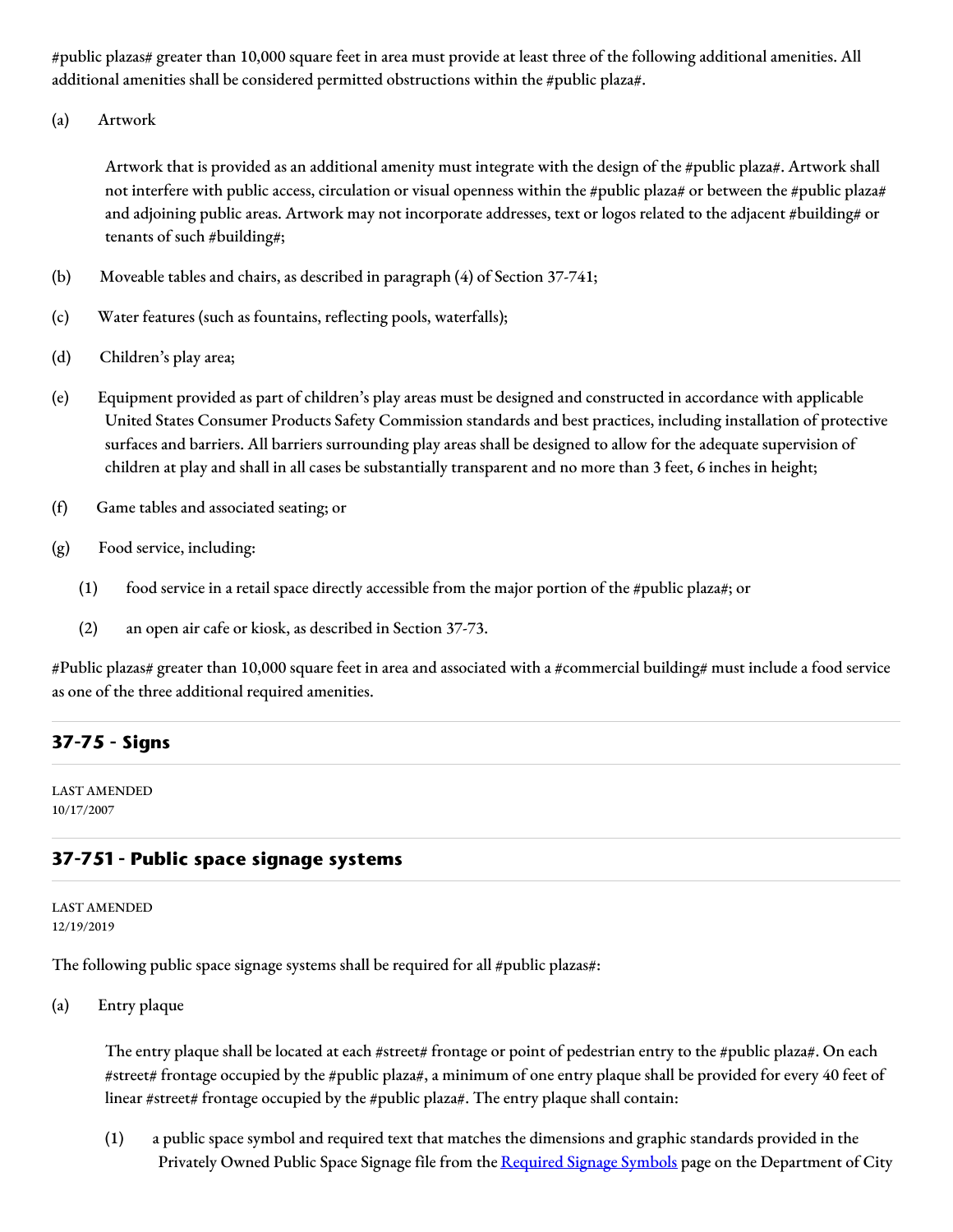Planning website. Such symbol and required text shall include the phrase "Open To Public" and shall be provided with a highly contrasting background, in a format that ensures legibility. Additional requirements and review procedures for privately owned public space signage systems are specified in Title 62, Chapter 11, of the Rules of the City of New York;

- (2) lettering at least one inch in height stating the words "Open 24 hours" or, if a nighttime closing has been authorized, pursuant to Section 37-727, shall contain the words "Open" followed by the approved hours of operation; and
- (3) an International Symbol of Access for persons with disabilities that is at least three inches square.

The entry plaque shall be mounted on a wall or a permanent free-standing post within five feet of the sidewalk with its center five feet above the elevation of the nearest walkable pavement. The maximum height of such free-standing post shall be six feet, with a maximum width and depth of 16 inches. It shall be in a position that clearly identifies the entry into the #public plaza#, and placed so that the entire entry plaque is obvious and directly visible, without any obstruction, along every line of sight from all paths of pedestrian access to the #public plaza#.

(b) Information plaque

An information plaque constructed from the same permanent materials as the entry plaque or combined with one or more of the required entry plaques shall be provided. Information plaques shall be mounted on a wall or a permanent free-standing post within five feet of the sidewalk and shall have all required lettering located three feet above the elevation of the nearest walkable pavement. The maximum height of such free-standing post shall be six feet, with a maximum width and depth of 16 inches. The information plaque shall consist of:

- (1) a public space symbol and required text that matches the dimensions and graphic standards provided in the Privately Owned Public Space Signage file from the [Required](https://www1.nyc.gov/site/planning/zoning/graphic-files.page) Signage Symbols page on the Department of City Planning website. Such symbol and required text shall include the phrase "Open To Public" and shall be provided with a highly contrasting background, in a format that ensures legibility. Additional requirements and review procedures for privately owned public space signage systems are specified in Title 62, Chapter 11, of the Rules of the City of New York; and
- (2) the words, in lettering one-half inch in height, "Open 24 hours" or, if a nighttime closing has been authorized pursuant to Section 37-727, the words, in lettering one-half inch in height, "Open" followed by the approved hours of operation;
- (3) in lettering three-eighths of an inch in height, the words "This public plaza contains:" followed by the total linear feet of seating, the type and quantity of trees, the number of bike racks, the number of drinking fountains and the number of any additional required amenities, such as moveable seating;
- (4) in lettering three-eighths of an inch in height, the name of the current owner of the #building# and the name, address, phone number and email address of the person designated to maintain the #public plaza#;
- (5) in lettering three-eighths of an inch in height, the statement, "Complaints or Questions: Call 311 and reference the #public plaza# at [insert building address]"; and
- (6) the statement, "This public plaza is accessible to persons with disabilities."
- (c) Hours of access plaque

On each #street# frontage occupied by the #public plaza# and where the City Planning Commission has authorized a limitation on the hours of access for a #public plaza#, pursuant to the provisions of Section 37-727, a minimum of one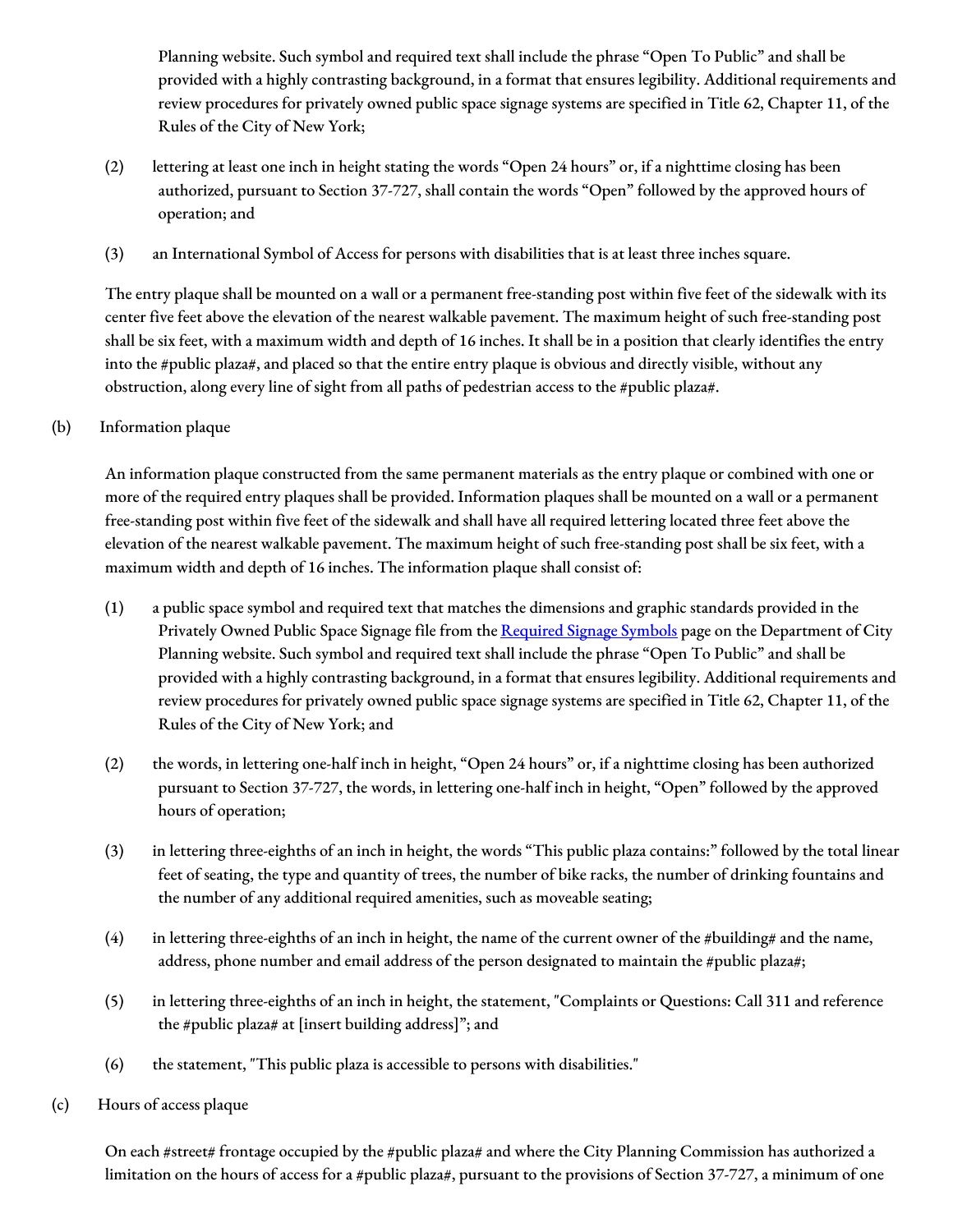hours of access plaque shall be provided for every 40 linear feet of approved barrier that limits public access. The hours of access plaque shall be located on the barrier that limits public access to the #public plaza# and shall consist of:

- (1) a public space symbol and required text that matches the dimensions and graphic standards provided in the Privately Owned Public Space Signage file from the [Required](https://www1.nyc.gov/site/planning/zoning/graphic-files.page) Signage Symbols page on the Department of City Planning website. Such symbol and required text shall include the phrase "Open To Public" and shall be provided with a highly contrasting background, in a format that ensures legibility. Additional requirements and review procedures for privately owned public space signage systems are specified in Title 62, Chapter 11, of the Rules of the City of New York; and
- (2) the statement: "Open" followed by the approved hours of operation.

All required public space signage shall be fully opaque, non-reflective and constructed of permanent, highly durable materials such as steel or stone.

All lettering provided on required public space signage shall be in a clear, bold, sans-serif, non-narrow font such as Arial, Helvetica or Verdana, solid in color with a minimum height of three-quarters of an inch, unless otherwise specified above, and shall highly contrast with the background color of the #sign#.

### **37-752 - Prohibition signs**

LAST AMENDED 10/17/2007

To ensure a safe and comfortable environment for all #public plaza# users, a maximum of one prohibition or "Rule of Conduct" #sign# may be located within the #public plaza#. Such #sign# shall not exceed one foot square in dimension, may not be freestanding, and shall contain no lettering greater than three-quarters of an inch in height.

Such #sign# shall not prohibit behaviors that are consistent with the normal public use of the #public plaza# such as lingering, eating, drinking of non-alcoholic beverages or gathering in small groups. No behaviors, actions, or items may be listed on such #sign# that are otherwise illegal or prohibited by municipal, State or Federal laws.

### **37-753 - Accessory signs**

LAST AMENDED 6/10/2009

A #public plaza# shall be treated as a #street# for the purposes of the applicable #sign# regulations. #Signs#, except for the plaque required by Section 37-751, are permitted only as #accessory# to #uses# permitted within the #public plaza# and #uses# adjoining the #public plaza#, and are otherwise regulated by the applicable district regulations set forth in Section 32-60 (SIGN REGULATIONS), except as provided below:

- (a) each establishment fronting on the #public plaza# shall be permitted to have not more than one #sign# affixed to the #building# wall fronting on the #public plaza#.
- (b) all  $\# signs \# shall$  be non- $\# illuminated \#;$
- (c) all #signs# shall contain only the #building# or establishment name and address;
- (d) all #signs# #accessory# to retail #uses# affixed to #building# walls may not exceed four square feet in size;
- (e) not more than three #accessory# #signs# may be located within the #public plaza#, of which one may be freestanding. All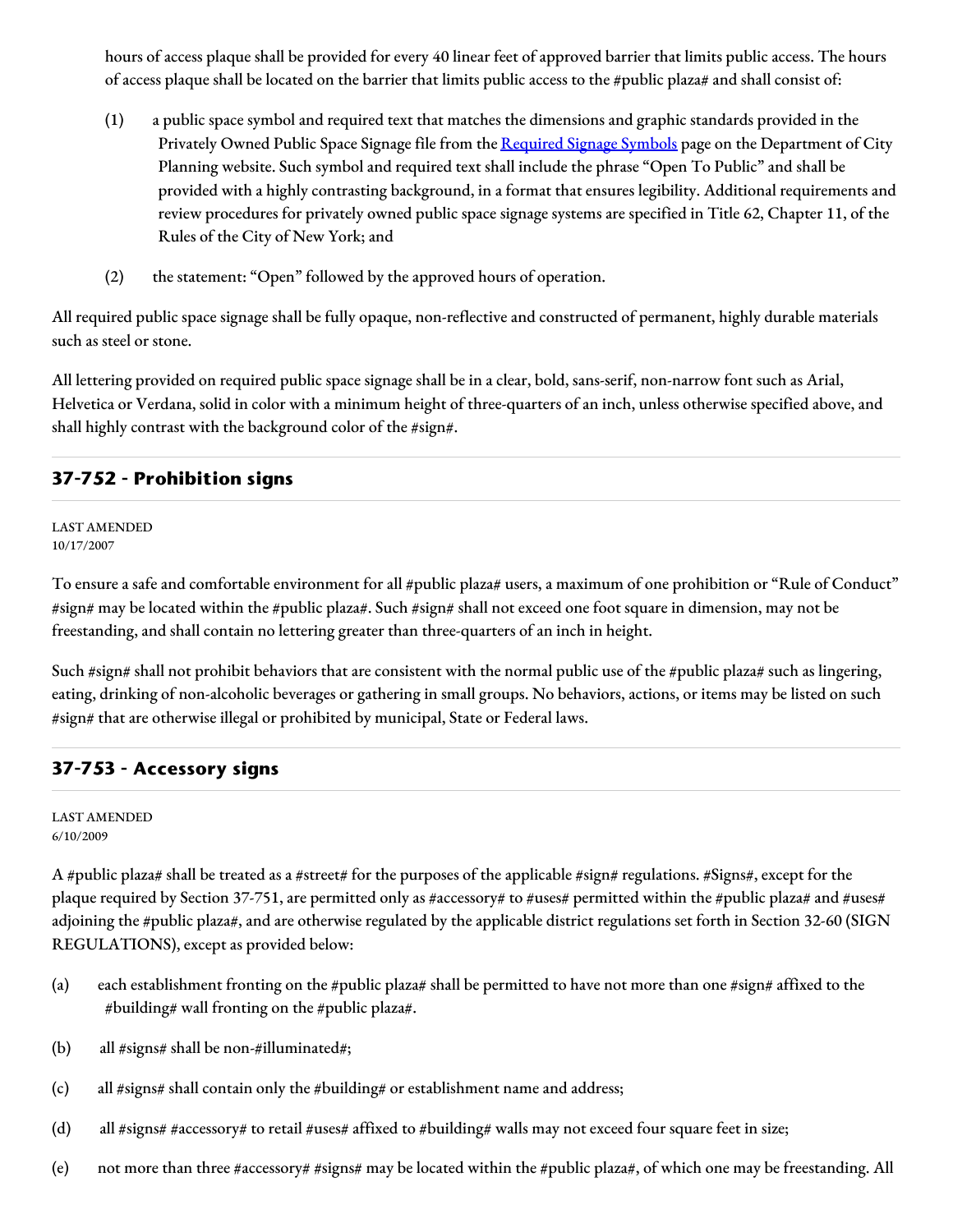such #signs#, including structures to which they are affixed, shall not be higher than three feet above the level of the adjoining public access area. Such #signs# shall not exceed an area of two square feet. In addition, no portion of such #sign#, including structures to which they are affixed, shall exceed a width of 16 inches facing a #street#, and 24 inches when not facing a #street#. For #corner public plazas#, such limitations shall apply to only one #street# frontage. If such #sign# is associated with a #building# used for office #use#, such #sign# shall contain only the names of principal building tenants and shall also contain the public space symbol as described in Section 37-751 and the words "Open to Public" in lettering at least two inches in height; and

(f) all #signs# located on permitted canopies or awnings within the #public plaza# shall contain only the #building# or establishment name and shall not exceed a height of one foot.

### **37-76 - Mandatory Allocation of Frontages for Permitted Uses**

LAST AMENDED 6/10/2009

#### (a) Ground floor level uses

At least 50 percent of the total frontage of all new #building# walls fronting on a #public plaza#, or fronting on an #arcade# adjoining a #public plaza#, exclusive of such frontage occupied by #building# lobbies and frontage used for subway access, shall be allocated for occupancy at the ground floor level by retail or service establishments permitted by the applicable district regulations but not including #uses# in Use Groups 6B, 6E, 7C, 8C, 9B, 10B, 11 and 12D, or banks, automobile showrooms or plumbing, heating or ventilating equipment showrooms. In addition, libraries, museums and art galleries shall be permitted. All such #uses# shall:

- (1) be directly accessible from the major portion of the #public plaza#, an adjoining #arcade#, or a #street# frontage shared by the establishment and the #public plaza#;
- (2) have a minimum depth of 15 feet, measured perpendicular to the wall adjoining the #public plaza#; and
- (3) occupy such frontage for the life of the increased #floor area# of the bonused #development#.

The remaining frontage may be occupied by other #uses#, lobby entrances or vertical circulation elements, in accordance with the district regulations.

As an alternative, where retail or service establishments located in an existing #building# front upon a #public plaza# or an #arcade# adjoining a #public plaza#, at least 50 percent of the total frontage of all #building# walls fronting on the #public plaza#, or fronting on an #arcade# adjoining a #public plaza#, exclusive of such frontage occupied by #building# lobbies and frontage used for subway access, shall be allocated for occupancy at the ground floor level by retail or service establishments permitted by the applicable district regulations but not including #uses# in Use Groups 6B, 6E, 7C, 8C, 9B, 10B, 11 and 12D, or banks, automobile showrooms or plumbing, heating or ventilating equipment showrooms. In addition, libraries, museums and art galleries shall be permitted. All such #uses# shall comply with the provisions of paragraphs  $(a)(1)$ ,  $(a)(2)$  and  $(a)(3)$  of this Section.

(b) Public entrances

A public entrance to the principal use of the #building# associated with the #public plaza# shall be located within 10 feet of the major portion of the #public plaza#. Frontage on the #public plaza# that is occupied by a #building# entrance or lobby shall not exceed 60 feet or 40 percent of the total aggregate frontage of the new #building# walls on the major and minor portions of the #public plaza#, whichever is less, but in no case shall #building# entrances or lobbies occupy less than 20 feet of frontage on the #public plaza#.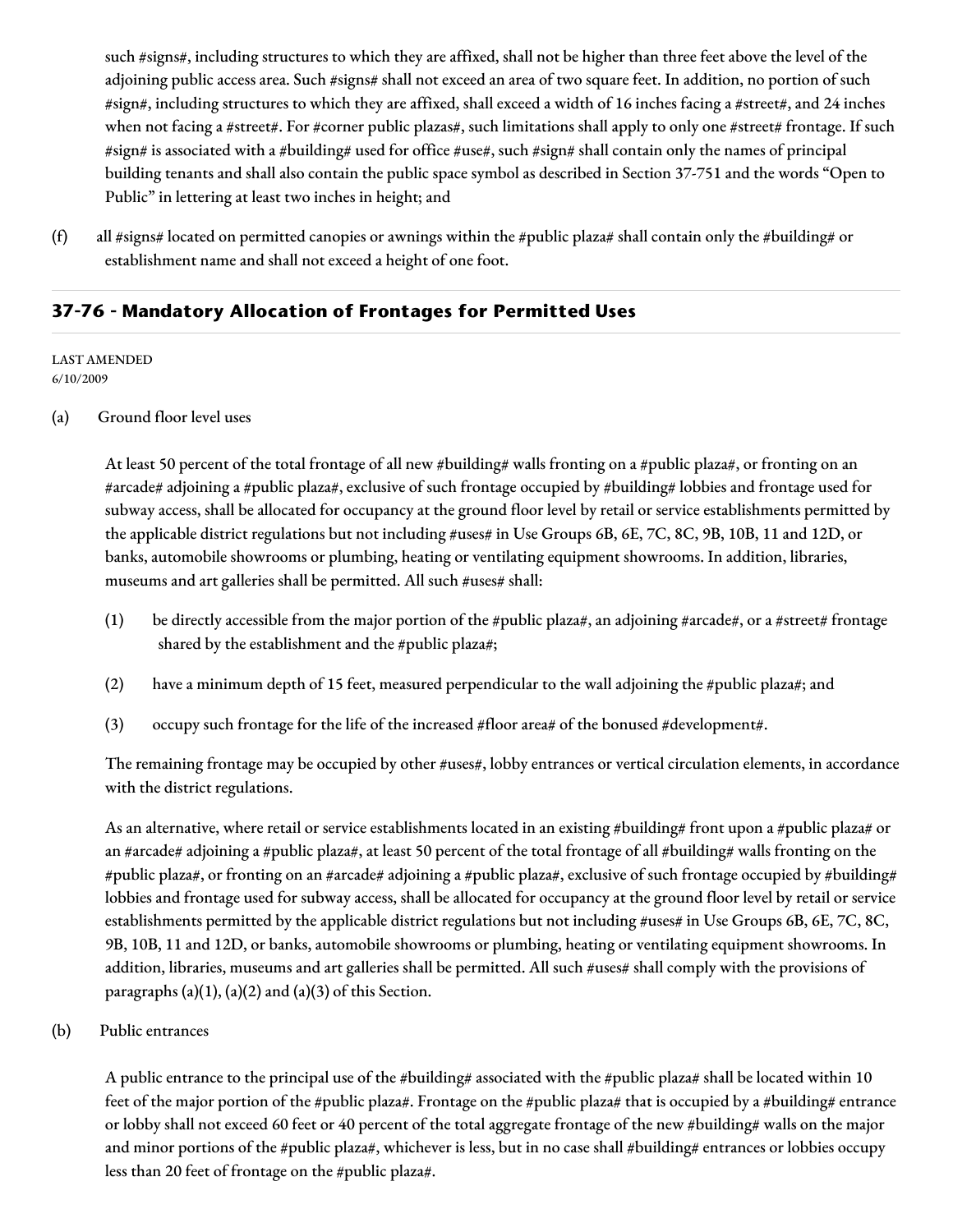All new #building# walls fronting on the major and minor portions of the #public plaza# shall be treated with clear, untinted transparent material for 50 percent of the surface area below 14 feet above the #public plaza# level, or the ceiling level of the ground floor of the #building#, whichever is lower. Any non-transparent area of a new or existing #building# wall fronting on the major or minor portion of a #public plaza# shall be treated with a decorative element or material or shall be screened with planting to a minimum height of 15 feet above the #public plaza#.

### **37-77 - Maintenance**

LAST AMENDED 6/10/2009

The #building# owner shall be responsible for the maintenance of the #public plaza# including, but not limited to, the location of permitted obstructions pursuant to Section 37-726, litter control, management of pigeons and rodents, maintenance of required lighting levels, and the care and replacement of furnishings and vegetation within the #zoning lot#.

### **37-78 - Compliance**

LAST AMENDED 2/2/2011

#### (a) Building permits

No foundation permit shall be issued by the Department of Buildings for any #development# or #enlargement# that includes a #public plaza#, nor shall any permit be issued by the Department of Buildings for any change to a #plaza#, #residential plaza# or #urban plaza# without certification by the Chairperson of the City Planning Commission of compliance with the provisions of Sections 37-625 or 37-70, as applicable.

An application for such certification shall be filed with the Chairperson showing the plan of the #zoning lot#; a site plan indicating the area and dimensions of the proposed #public plaza# and the location of the proposed #development# or #enlargement# and all existing #buildings# temporarily or permanently occupying the #zoning lot#; computations of proposed #floor area#, including bonus #floor area#; and a detailed plan or plans prepared by a registered landscape architect, including but not limited to a furnishing plan, a planting plan, a signage plan, a lighting/photometric plan and sections and elevations, as necessary to demonstrate compliance with the provisions of Sections 37-625 or 37-70, as applicable.

All plans for #public plazas# or other #publicly accessible open areas# that are the subject of a certification pursuant to Section 37-625 shall be filed and duly recorded in the Borough Office of the City Register of the City of New York, indexed against the property in the form of a legal instrument, in a form satisfactory to the Chairperson, providing notice of the certification of the #public plaza#, pursuant to this Section. Such filing and recording of such instrument shall be a precondition to certification. The recording information shall be included on the certificate of occupancy for any #building#, or portion thereof, on the #zoning lot# issued after the recording date. No temporary or final certificate of occupancy shall be issued for any bonus #floor area# generated by a #public plaza# unless and until the #public plaza# has been substantially completed in accordance with the approved plans, as verified by the Department of City Planning and certified to the Department of Buildings.

Notwithstanding any of the provisions of Section 11-33 (Building Permits for Minor or Major Development or Other Construction Issued Before Effective Date of Amendment), any #residential plaza# or #urban plaza# for which a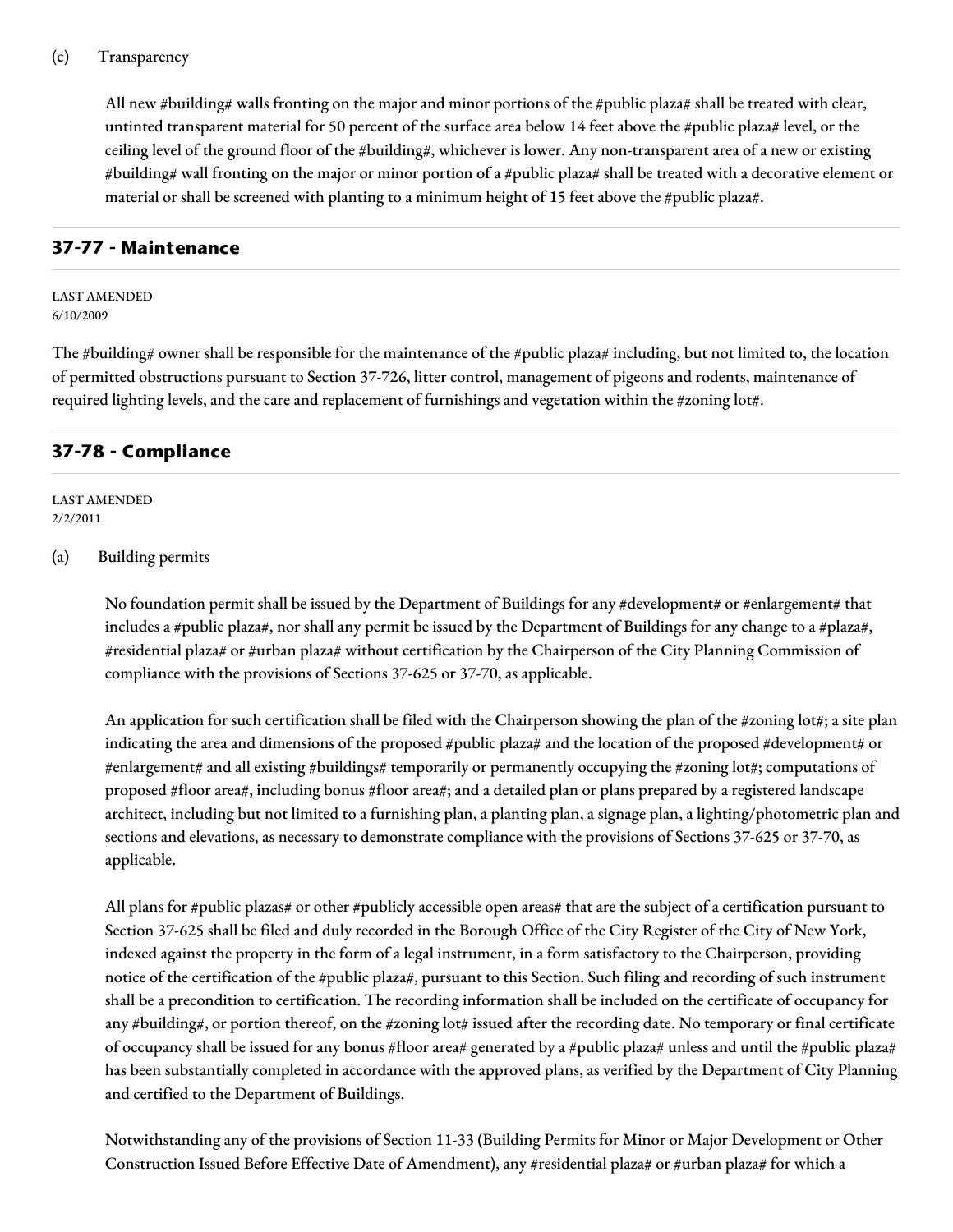certification was granted pursuant to Article II, Chapter 3, or Article III, Chapter 7, between June 4, 2005 and June 4, 2007, and any #public plaza# for which a certification was granted prior to June 10, 2009, may be provided in accordance with the regulations in effect on the date of such certification.

(b) Periodic compliance reporting

No later than June 30 of the year, beginning in the third calendar year following the calendar year in which certification was made and at three-year intervals thereafter, the Director of the Department of City Planning and the affected Community Board shall be provided with a report regarding compliance of the #publicly accessible open area# with the regulations of Sections 37-625 or 37-70, as applicable, as of a date of inspection which shall be no earlier than May 15 of the year in which the report is filed. Such report shall be provided by a registered architect, landscape architect or professional engineer, in a format acceptable to the Director and shall include, without limitation:

- (1) a copy of the original #public plaza# or design change certification letter and, if applicable, any approval letter pertaining to any other authorization or certification pursuant to this Chapter;
- (2) a statement that the #publicly accessible open area# has been inspected by such registered architect, landscape architect or professional engineer and that such open area is in full compliance with the regulations under which it was approved as well as the approved plans pertaining to such open area and, if applicable, the requirements of any other authorization or certification pursuant to this Chapter, or non-compliance with such regulations and plans;
- (3) an inventory list of amenities required under the regulations under which the #publicly accessible open area# was approved and the approved plans pertaining to such open area and, if applicable, the requirements of any other authorization or certification pursuant to Section 37-70, together with an identification of any amenity on such inventory list for which inspection did not show compliance, including whether such amenities are in working order, and a description of the non-compliance;
- (4) photographs documenting the condition of the #publicly accessible open area# at the time of inspection, sufficient to indicate the presence or absence, either full or partial, of the amenities on the inventory list of amenities.

The report submitted to the Director of the Department of City Planning shall be accompanied by documentation demonstrating that such report has also been provided to the affected Community Board.

Compliance reporting pursuant to this paragraph, (b), shall be a condition of all certifications granted pursuant to Section 37-70.

(c) Compliance reports at time of application

Any application for a certification or authorization involving an existing #publicly accessible open area# shall include a compliance report in the format required under paragraph (b) of this Section, based upon an inspection of the #publicly accessible open area# by a registered architect, landscape architect or professional engineer conducted no more than 45 days prior to the filing of such application.

The following conditions may constitute grounds to disapprove the application for certification or authorization:

(1) such report shows non-compliance with the regulations under which the #publicly accessible open area# was approved, conditions or restrictions of a previously granted certification or authorization, or with the approved plans pertaining to such #publicly accessible open area#; or